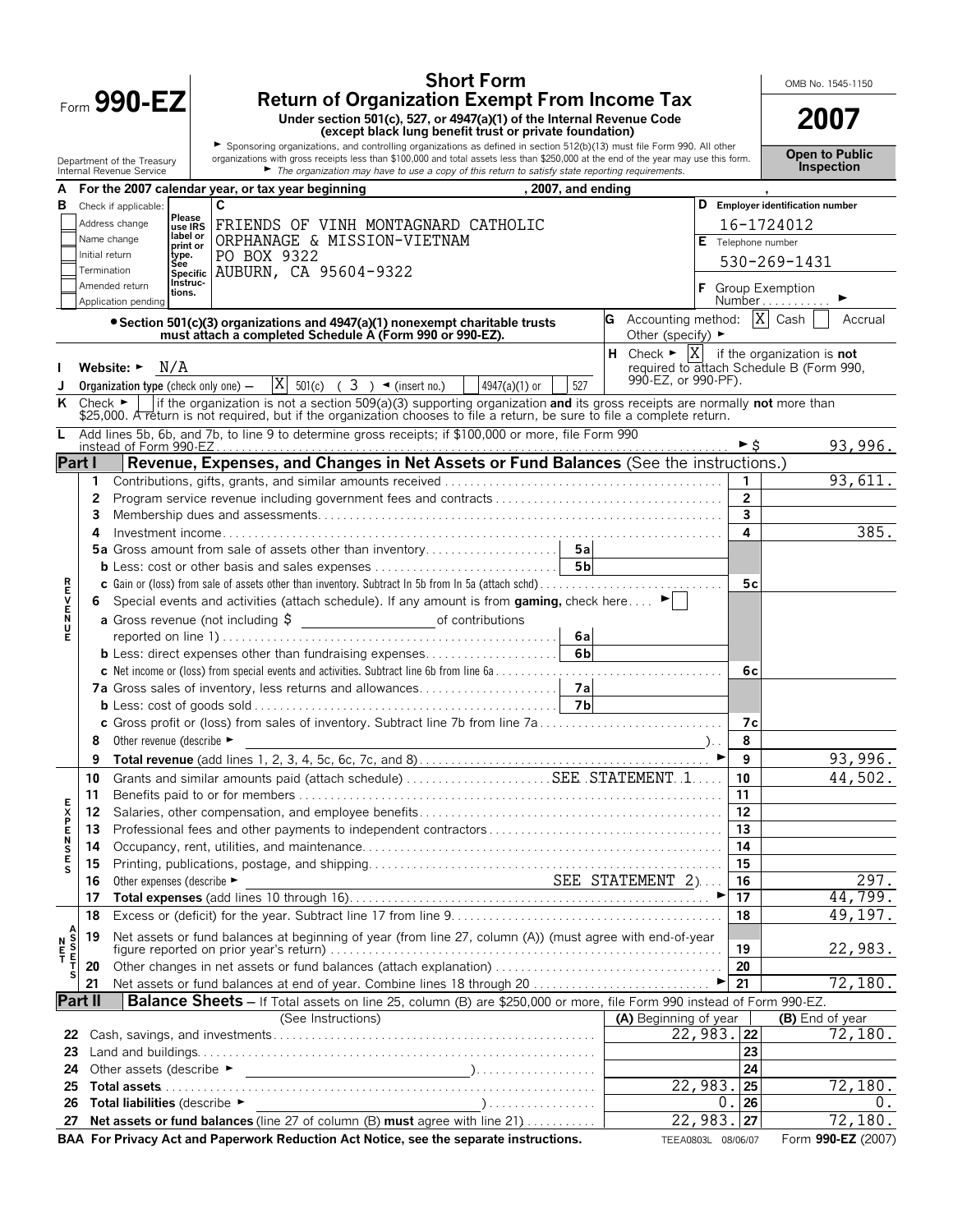| Statement of Program Service Accomplishments (See the instructions.)<br><b>Part III</b><br><b>Expenses</b><br>What is the organization's primary exempt purpose? SEE STATEMENT 3<br>(Required for $501(c)(3)$<br>and (4) organizations and<br>Describe what was achieved in carrying out the organization's exempt purposes. In a clear and concise manner, describe the services provided, the number of persons benefited, or other relevant information for each<br>4947(a)(1) trusts; optional<br>for others.)<br>program title.<br>PROVIDED FUNDS FOR THE PURCHASE AND REPAIRS OF EQUIPMENT, SUPPLIES,<br>28<br>COMPUTERS, FOOD, AND CLOTHING FOR THE CHILDREN AT THE ORPHANAGE.<br>$\blacktriangleright$  X<br>(Grants \$<br>44, 502. ) If this amount includes foreign grants, check here<br>28a<br>29<br>(Grants \$<br>29a<br>30<br>(Grants $\frac{6}{5}$<br>30a<br>31 Other program services (attach schedule).<br>(Grants \$<br>) If this amount includes foreign grants, check here▶<br>31a<br>32<br>List of Officers, Directors, Trustees, and Key Employees (List each one even if not compensated. See Instructions.)<br><b>Part IV</b><br><b>(B)</b> Title and average hours<br>(C) Compensation (If<br>(D) Contributions to<br>(E) Expense account<br>per week devoted<br>not paid, enter -0-.)<br>employee benefit plans and<br>and other allowances<br>(A) Name and address<br>deferred compensation<br>to position<br>0<br>0.<br>SEE STATEMENT 4<br><b>Part V</b><br>Other Information (Note the statement requirement in the instructions.)<br>SEE STATEMENT 5<br><b>Yes</b><br>33 Did the organization make a change in its activities or methods of conducting activities? If 'Yes,' attach a detailed<br>33<br>34<br>34<br>If the organization had income from business activities, such as those reported on lines 2, 6, and 7 (among others), but not reported on Form 990-T, attach<br>35<br>a statement explaining your reason for not reporting the income on Form 990-T.<br>a Did the organization have unrelated business gross income of \$1,000 or more or 6033(e) notice, reporting, and<br>35a<br>N/A<br>35 <sub>b</sub><br>36 Was there a liquidation, dissolution, termination, or substantial contraction during the year?<br>36<br>0.<br>37 <sub>b</sub><br>38 a Did the organization borrow from, or make any loans to, any officer, director, trustee, or key employee or were<br>38a<br><b>b</b> If 'Yes,' attach the schedule specified in the line 38 instructions<br>N/A<br>38 <sub>b</sub><br>39 501(c)(7) organizations. Enter:<br>N/A<br>39a<br>N/A<br>39 <sub>b</sub><br><b>b</b> Gross receipts, included on line 9, for public use of club facilities<br>Form 990-EZ (2007)<br>TEEA0812L 12/27/07 |            | Form 990-EZ (2007) FRIENDS OF VINH MONTAGNARD CATHOLIC |  | 16-1724012 |  | Page 2 |
|-----------------------------------------------------------------------------------------------------------------------------------------------------------------------------------------------------------------------------------------------------------------------------------------------------------------------------------------------------------------------------------------------------------------------------------------------------------------------------------------------------------------------------------------------------------------------------------------------------------------------------------------------------------------------------------------------------------------------------------------------------------------------------------------------------------------------------------------------------------------------------------------------------------------------------------------------------------------------------------------------------------------------------------------------------------------------------------------------------------------------------------------------------------------------------------------------------------------------------------------------------------------------------------------------------------------------------------------------------------------------------------------------------------------------------------------------------------------------------------------------------------------------------------------------------------------------------------------------------------------------------------------------------------------------------------------------------------------------------------------------------------------------------------------------------------------------------------------------------------------------------------------------------------------------------------------------------------------------------------------------------------------------------------------------------------------------------------------------------------------------------------------------------------------------------------------------------------------------------------------------------------------------------------------------------------------------------------------------------------------------------------------------------------------------------------------------------------------------------------------------------------------------------------------------------------------------------------------------------------------------------------------------------------------------------------------------------------------------------------------------------|------------|--------------------------------------------------------|--|------------|--|--------|
|                                                                                                                                                                                                                                                                                                                                                                                                                                                                                                                                                                                                                                                                                                                                                                                                                                                                                                                                                                                                                                                                                                                                                                                                                                                                                                                                                                                                                                                                                                                                                                                                                                                                                                                                                                                                                                                                                                                                                                                                                                                                                                                                                                                                                                                                                                                                                                                                                                                                                                                                                                                                                                                                                                                                                     |            |                                                        |  |            |  |        |
|                                                                                                                                                                                                                                                                                                                                                                                                                                                                                                                                                                                                                                                                                                                                                                                                                                                                                                                                                                                                                                                                                                                                                                                                                                                                                                                                                                                                                                                                                                                                                                                                                                                                                                                                                                                                                                                                                                                                                                                                                                                                                                                                                                                                                                                                                                                                                                                                                                                                                                                                                                                                                                                                                                                                                     |            |                                                        |  |            |  |        |
|                                                                                                                                                                                                                                                                                                                                                                                                                                                                                                                                                                                                                                                                                                                                                                                                                                                                                                                                                                                                                                                                                                                                                                                                                                                                                                                                                                                                                                                                                                                                                                                                                                                                                                                                                                                                                                                                                                                                                                                                                                                                                                                                                                                                                                                                                                                                                                                                                                                                                                                                                                                                                                                                                                                                                     |            |                                                        |  |            |  |        |
|                                                                                                                                                                                                                                                                                                                                                                                                                                                                                                                                                                                                                                                                                                                                                                                                                                                                                                                                                                                                                                                                                                                                                                                                                                                                                                                                                                                                                                                                                                                                                                                                                                                                                                                                                                                                                                                                                                                                                                                                                                                                                                                                                                                                                                                                                                                                                                                                                                                                                                                                                                                                                                                                                                                                                     |            |                                                        |  |            |  |        |
|                                                                                                                                                                                                                                                                                                                                                                                                                                                                                                                                                                                                                                                                                                                                                                                                                                                                                                                                                                                                                                                                                                                                                                                                                                                                                                                                                                                                                                                                                                                                                                                                                                                                                                                                                                                                                                                                                                                                                                                                                                                                                                                                                                                                                                                                                                                                                                                                                                                                                                                                                                                                                                                                                                                                                     |            |                                                        |  |            |  |        |
|                                                                                                                                                                                                                                                                                                                                                                                                                                                                                                                                                                                                                                                                                                                                                                                                                                                                                                                                                                                                                                                                                                                                                                                                                                                                                                                                                                                                                                                                                                                                                                                                                                                                                                                                                                                                                                                                                                                                                                                                                                                                                                                                                                                                                                                                                                                                                                                                                                                                                                                                                                                                                                                                                                                                                     |            |                                                        |  |            |  |        |
|                                                                                                                                                                                                                                                                                                                                                                                                                                                                                                                                                                                                                                                                                                                                                                                                                                                                                                                                                                                                                                                                                                                                                                                                                                                                                                                                                                                                                                                                                                                                                                                                                                                                                                                                                                                                                                                                                                                                                                                                                                                                                                                                                                                                                                                                                                                                                                                                                                                                                                                                                                                                                                                                                                                                                     |            |                                                        |  |            |  |        |
|                                                                                                                                                                                                                                                                                                                                                                                                                                                                                                                                                                                                                                                                                                                                                                                                                                                                                                                                                                                                                                                                                                                                                                                                                                                                                                                                                                                                                                                                                                                                                                                                                                                                                                                                                                                                                                                                                                                                                                                                                                                                                                                                                                                                                                                                                                                                                                                                                                                                                                                                                                                                                                                                                                                                                     |            |                                                        |  |            |  |        |
|                                                                                                                                                                                                                                                                                                                                                                                                                                                                                                                                                                                                                                                                                                                                                                                                                                                                                                                                                                                                                                                                                                                                                                                                                                                                                                                                                                                                                                                                                                                                                                                                                                                                                                                                                                                                                                                                                                                                                                                                                                                                                                                                                                                                                                                                                                                                                                                                                                                                                                                                                                                                                                                                                                                                                     |            |                                                        |  |            |  |        |
|                                                                                                                                                                                                                                                                                                                                                                                                                                                                                                                                                                                                                                                                                                                                                                                                                                                                                                                                                                                                                                                                                                                                                                                                                                                                                                                                                                                                                                                                                                                                                                                                                                                                                                                                                                                                                                                                                                                                                                                                                                                                                                                                                                                                                                                                                                                                                                                                                                                                                                                                                                                                                                                                                                                                                     |            |                                                        |  |            |  |        |
|                                                                                                                                                                                                                                                                                                                                                                                                                                                                                                                                                                                                                                                                                                                                                                                                                                                                                                                                                                                                                                                                                                                                                                                                                                                                                                                                                                                                                                                                                                                                                                                                                                                                                                                                                                                                                                                                                                                                                                                                                                                                                                                                                                                                                                                                                                                                                                                                                                                                                                                                                                                                                                                                                                                                                     |            |                                                        |  |            |  |        |
|                                                                                                                                                                                                                                                                                                                                                                                                                                                                                                                                                                                                                                                                                                                                                                                                                                                                                                                                                                                                                                                                                                                                                                                                                                                                                                                                                                                                                                                                                                                                                                                                                                                                                                                                                                                                                                                                                                                                                                                                                                                                                                                                                                                                                                                                                                                                                                                                                                                                                                                                                                                                                                                                                                                                                     |            |                                                        |  |            |  |        |
|                                                                                                                                                                                                                                                                                                                                                                                                                                                                                                                                                                                                                                                                                                                                                                                                                                                                                                                                                                                                                                                                                                                                                                                                                                                                                                                                                                                                                                                                                                                                                                                                                                                                                                                                                                                                                                                                                                                                                                                                                                                                                                                                                                                                                                                                                                                                                                                                                                                                                                                                                                                                                                                                                                                                                     |            |                                                        |  |            |  |        |
|                                                                                                                                                                                                                                                                                                                                                                                                                                                                                                                                                                                                                                                                                                                                                                                                                                                                                                                                                                                                                                                                                                                                                                                                                                                                                                                                                                                                                                                                                                                                                                                                                                                                                                                                                                                                                                                                                                                                                                                                                                                                                                                                                                                                                                                                                                                                                                                                                                                                                                                                                                                                                                                                                                                                                     |            |                                                        |  |            |  |        |
|                                                                                                                                                                                                                                                                                                                                                                                                                                                                                                                                                                                                                                                                                                                                                                                                                                                                                                                                                                                                                                                                                                                                                                                                                                                                                                                                                                                                                                                                                                                                                                                                                                                                                                                                                                                                                                                                                                                                                                                                                                                                                                                                                                                                                                                                                                                                                                                                                                                                                                                                                                                                                                                                                                                                                     |            |                                                        |  |            |  | 0.     |
|                                                                                                                                                                                                                                                                                                                                                                                                                                                                                                                                                                                                                                                                                                                                                                                                                                                                                                                                                                                                                                                                                                                                                                                                                                                                                                                                                                                                                                                                                                                                                                                                                                                                                                                                                                                                                                                                                                                                                                                                                                                                                                                                                                                                                                                                                                                                                                                                                                                                                                                                                                                                                                                                                                                                                     |            |                                                        |  |            |  |        |
|                                                                                                                                                                                                                                                                                                                                                                                                                                                                                                                                                                                                                                                                                                                                                                                                                                                                                                                                                                                                                                                                                                                                                                                                                                                                                                                                                                                                                                                                                                                                                                                                                                                                                                                                                                                                                                                                                                                                                                                                                                                                                                                                                                                                                                                                                                                                                                                                                                                                                                                                                                                                                                                                                                                                                     |            |                                                        |  |            |  |        |
|                                                                                                                                                                                                                                                                                                                                                                                                                                                                                                                                                                                                                                                                                                                                                                                                                                                                                                                                                                                                                                                                                                                                                                                                                                                                                                                                                                                                                                                                                                                                                                                                                                                                                                                                                                                                                                                                                                                                                                                                                                                                                                                                                                                                                                                                                                                                                                                                                                                                                                                                                                                                                                                                                                                                                     |            |                                                        |  |            |  |        |
|                                                                                                                                                                                                                                                                                                                                                                                                                                                                                                                                                                                                                                                                                                                                                                                                                                                                                                                                                                                                                                                                                                                                                                                                                                                                                                                                                                                                                                                                                                                                                                                                                                                                                                                                                                                                                                                                                                                                                                                                                                                                                                                                                                                                                                                                                                                                                                                                                                                                                                                                                                                                                                                                                                                                                     |            |                                                        |  |            |  |        |
|                                                                                                                                                                                                                                                                                                                                                                                                                                                                                                                                                                                                                                                                                                                                                                                                                                                                                                                                                                                                                                                                                                                                                                                                                                                                                                                                                                                                                                                                                                                                                                                                                                                                                                                                                                                                                                                                                                                                                                                                                                                                                                                                                                                                                                                                                                                                                                                                                                                                                                                                                                                                                                                                                                                                                     |            |                                                        |  |            |  |        |
|                                                                                                                                                                                                                                                                                                                                                                                                                                                                                                                                                                                                                                                                                                                                                                                                                                                                                                                                                                                                                                                                                                                                                                                                                                                                                                                                                                                                                                                                                                                                                                                                                                                                                                                                                                                                                                                                                                                                                                                                                                                                                                                                                                                                                                                                                                                                                                                                                                                                                                                                                                                                                                                                                                                                                     |            |                                                        |  |            |  |        |
|                                                                                                                                                                                                                                                                                                                                                                                                                                                                                                                                                                                                                                                                                                                                                                                                                                                                                                                                                                                                                                                                                                                                                                                                                                                                                                                                                                                                                                                                                                                                                                                                                                                                                                                                                                                                                                                                                                                                                                                                                                                                                                                                                                                                                                                                                                                                                                                                                                                                                                                                                                                                                                                                                                                                                     |            |                                                        |  |            |  | No     |
|                                                                                                                                                                                                                                                                                                                                                                                                                                                                                                                                                                                                                                                                                                                                                                                                                                                                                                                                                                                                                                                                                                                                                                                                                                                                                                                                                                                                                                                                                                                                                                                                                                                                                                                                                                                                                                                                                                                                                                                                                                                                                                                                                                                                                                                                                                                                                                                                                                                                                                                                                                                                                                                                                                                                                     |            |                                                        |  |            |  | X      |
|                                                                                                                                                                                                                                                                                                                                                                                                                                                                                                                                                                                                                                                                                                                                                                                                                                                                                                                                                                                                                                                                                                                                                                                                                                                                                                                                                                                                                                                                                                                                                                                                                                                                                                                                                                                                                                                                                                                                                                                                                                                                                                                                                                                                                                                                                                                                                                                                                                                                                                                                                                                                                                                                                                                                                     |            |                                                        |  |            |  | X      |
|                                                                                                                                                                                                                                                                                                                                                                                                                                                                                                                                                                                                                                                                                                                                                                                                                                                                                                                                                                                                                                                                                                                                                                                                                                                                                                                                                                                                                                                                                                                                                                                                                                                                                                                                                                                                                                                                                                                                                                                                                                                                                                                                                                                                                                                                                                                                                                                                                                                                                                                                                                                                                                                                                                                                                     |            |                                                        |  |            |  |        |
|                                                                                                                                                                                                                                                                                                                                                                                                                                                                                                                                                                                                                                                                                                                                                                                                                                                                                                                                                                                                                                                                                                                                                                                                                                                                                                                                                                                                                                                                                                                                                                                                                                                                                                                                                                                                                                                                                                                                                                                                                                                                                                                                                                                                                                                                                                                                                                                                                                                                                                                                                                                                                                                                                                                                                     |            |                                                        |  |            |  |        |
|                                                                                                                                                                                                                                                                                                                                                                                                                                                                                                                                                                                                                                                                                                                                                                                                                                                                                                                                                                                                                                                                                                                                                                                                                                                                                                                                                                                                                                                                                                                                                                                                                                                                                                                                                                                                                                                                                                                                                                                                                                                                                                                                                                                                                                                                                                                                                                                                                                                                                                                                                                                                                                                                                                                                                     |            |                                                        |  |            |  | Χ      |
|                                                                                                                                                                                                                                                                                                                                                                                                                                                                                                                                                                                                                                                                                                                                                                                                                                                                                                                                                                                                                                                                                                                                                                                                                                                                                                                                                                                                                                                                                                                                                                                                                                                                                                                                                                                                                                                                                                                                                                                                                                                                                                                                                                                                                                                                                                                                                                                                                                                                                                                                                                                                                                                                                                                                                     |            |                                                        |  |            |  | Χ      |
|                                                                                                                                                                                                                                                                                                                                                                                                                                                                                                                                                                                                                                                                                                                                                                                                                                                                                                                                                                                                                                                                                                                                                                                                                                                                                                                                                                                                                                                                                                                                                                                                                                                                                                                                                                                                                                                                                                                                                                                                                                                                                                                                                                                                                                                                                                                                                                                                                                                                                                                                                                                                                                                                                                                                                     |            |                                                        |  |            |  |        |
|                                                                                                                                                                                                                                                                                                                                                                                                                                                                                                                                                                                                                                                                                                                                                                                                                                                                                                                                                                                                                                                                                                                                                                                                                                                                                                                                                                                                                                                                                                                                                                                                                                                                                                                                                                                                                                                                                                                                                                                                                                                                                                                                                                                                                                                                                                                                                                                                                                                                                                                                                                                                                                                                                                                                                     |            |                                                        |  |            |  | Χ      |
|                                                                                                                                                                                                                                                                                                                                                                                                                                                                                                                                                                                                                                                                                                                                                                                                                                                                                                                                                                                                                                                                                                                                                                                                                                                                                                                                                                                                                                                                                                                                                                                                                                                                                                                                                                                                                                                                                                                                                                                                                                                                                                                                                                                                                                                                                                                                                                                                                                                                                                                                                                                                                                                                                                                                                     |            |                                                        |  |            |  | Χ      |
|                                                                                                                                                                                                                                                                                                                                                                                                                                                                                                                                                                                                                                                                                                                                                                                                                                                                                                                                                                                                                                                                                                                                                                                                                                                                                                                                                                                                                                                                                                                                                                                                                                                                                                                                                                                                                                                                                                                                                                                                                                                                                                                                                                                                                                                                                                                                                                                                                                                                                                                                                                                                                                                                                                                                                     |            |                                                        |  |            |  |        |
|                                                                                                                                                                                                                                                                                                                                                                                                                                                                                                                                                                                                                                                                                                                                                                                                                                                                                                                                                                                                                                                                                                                                                                                                                                                                                                                                                                                                                                                                                                                                                                                                                                                                                                                                                                                                                                                                                                                                                                                                                                                                                                                                                                                                                                                                                                                                                                                                                                                                                                                                                                                                                                                                                                                                                     |            |                                                        |  |            |  |        |
|                                                                                                                                                                                                                                                                                                                                                                                                                                                                                                                                                                                                                                                                                                                                                                                                                                                                                                                                                                                                                                                                                                                                                                                                                                                                                                                                                                                                                                                                                                                                                                                                                                                                                                                                                                                                                                                                                                                                                                                                                                                                                                                                                                                                                                                                                                                                                                                                                                                                                                                                                                                                                                                                                                                                                     |            |                                                        |  |            |  |        |
|                                                                                                                                                                                                                                                                                                                                                                                                                                                                                                                                                                                                                                                                                                                                                                                                                                                                                                                                                                                                                                                                                                                                                                                                                                                                                                                                                                                                                                                                                                                                                                                                                                                                                                                                                                                                                                                                                                                                                                                                                                                                                                                                                                                                                                                                                                                                                                                                                                                                                                                                                                                                                                                                                                                                                     | <b>BAA</b> |                                                        |  |            |  |        |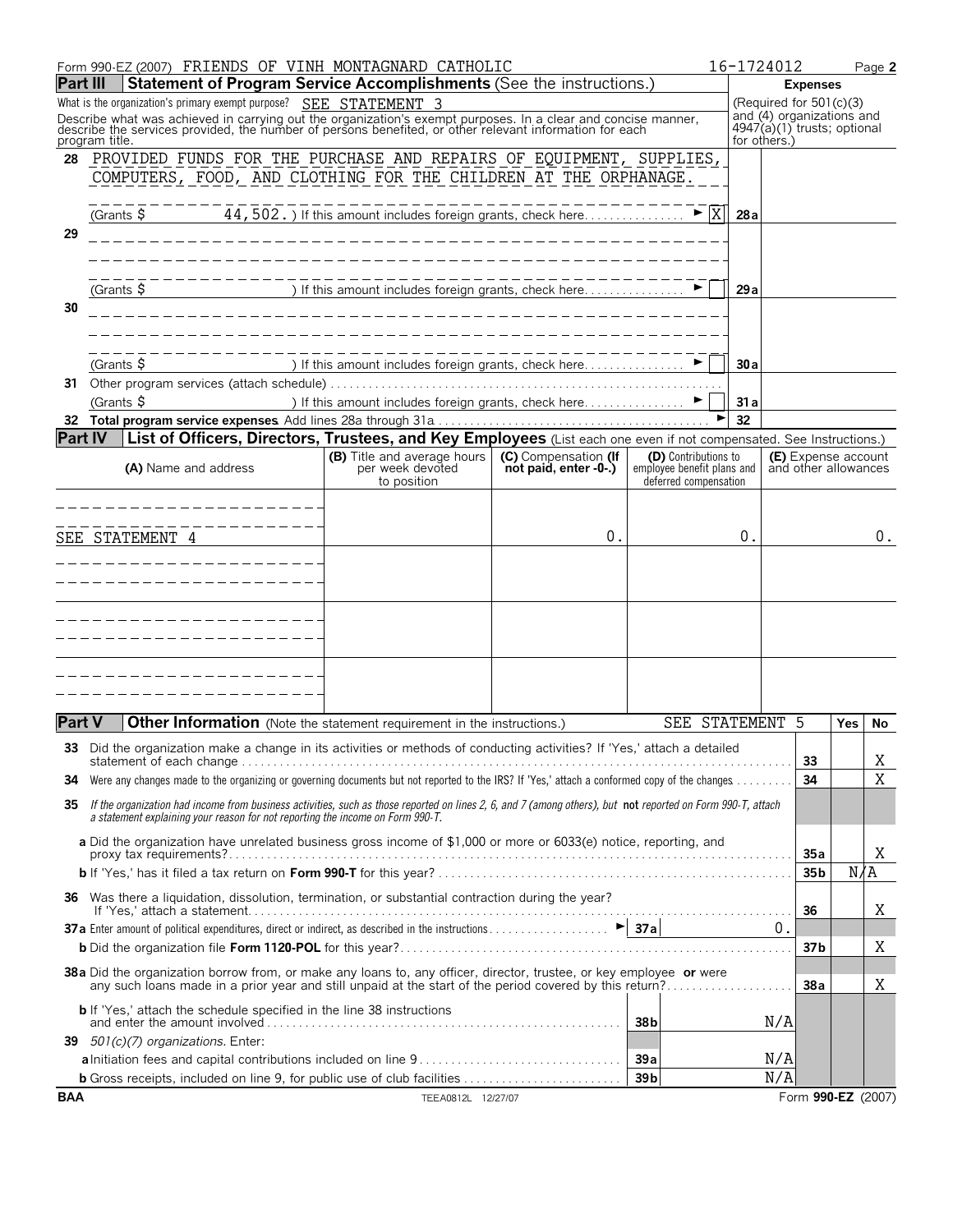|         | Form 990-EZ (2007) FRIENDS OF VINH MONTAGNARD CATHOLIC                                                                                                                                                                    |                     |  |                                           | 16-1724012 |      |  | Page 3 |
|---------|---------------------------------------------------------------------------------------------------------------------------------------------------------------------------------------------------------------------------|---------------------|--|-------------------------------------------|------------|------|--|--------|
| lPart V | <b>Other Information</b> (Note the statement requirement in the instructions.) (Continued)                                                                                                                                |                     |  |                                           |            |      |  |        |
|         | <b>40 a</b> $501(c)(3)$ organizations. Enter amount of tax imposed on the organization during the year under:                                                                                                             |                     |  |                                           |            |      |  |        |
|         | section 4911 $\blacktriangleright$                                                                                                                                                                                        | $0.$ ; section 4912 |  | $0.$ ; section 4955 $\blacktriangleright$ |            |      |  |        |
|         | <b>b</b> 501(c)(3) and (4) organizations. Did the organization engage in any section 4958 excess benefit transaction during the year or did it become aware of an excess benefit transaction from a prior year? If 'Yes,' |                     |  |                                           |            |      |  | No     |
|         |                                                                                                                                                                                                                           |                     |  |                                           |            | 40 b |  | Λ      |
|         |                                                                                                                                                                                                                           |                     |  |                                           | O          |      |  |        |
|         |                                                                                                                                                                                                                           |                     |  |                                           |            |      |  |        |
|         | <b>e</b> All organizations. At any time during the tax year, was the organization a party to a prohibited tax                                                                                                             |                     |  |                                           |            |      |  |        |
|         | shelter transaction?                                                                                                                                                                                                      |                     |  |                                           |            | 40 e |  |        |
| 41      | List the states with which a copy of this return is filed $\blacktriangleright$                                                                                                                                           | CА                  |  |                                           |            |      |  |        |

| <b>42 a</b> The books are in care of $\blacktriangleright$ PATRICK KEEGAN                                                        | Telephone no. $\blacktriangleright$ 408-241-1138 |      |     |    |
|----------------------------------------------------------------------------------------------------------------------------------|--------------------------------------------------|------|-----|----|
| Located at $\blacktriangleright$ 1130 CLYDEBANK COURT<br>SUNNYVALE CA                                                            | $ZIP + 4$ $\triangleright$ 94087-7917            |      |     |    |
| <b>b</b> At any time during the calendar year, did the organization have an interest in or a signature or other authority over a |                                                  |      | Yes | No |
| financial account in a foreign country (such as a bank account, securities account, or other financial account)?                 |                                                  | 42 b |     | ٦z |
| If 'Yes,' enter the name of the foreign country                                                                                  |                                                  |      |     |    |
|                                                                                                                                  |                                                  |      |     |    |
|                                                                                                                                  |                                                  |      |     |    |
|                                                                                                                                  |                                                  |      |     |    |
| See the instructions for exceptions and filing requirements for Form TD F 90-22.1.                                               |                                                  |      |     |    |
|                                                                                                                                  |                                                  | 42c  |     |    |
| If 'Yes,' enter the name of the foreign country:                                                                                 |                                                  |      |     |    |

| 43              |                                                                                                                                            | Section 4947(a)(1) nonexempt charitable trusts filing Form 990-EZ in lieu of Form 1041 – Check here $\dots \dots$                                                          |           |                                                         | N/A                                                   |  |  |
|-----------------|--------------------------------------------------------------------------------------------------------------------------------------------|----------------------------------------------------------------------------------------------------------------------------------------------------------------------------|-----------|---------------------------------------------------------|-------------------------------------------------------|--|--|
|                 |                                                                                                                                            | and enter the amount of tax-exempt interest received or accrued during the tax year                                                                                        |           | 43<br>▶                                                 | N/A                                                   |  |  |
|                 | true, correct, and complete. Declaration of preparer (other than officer) is based on all information of which preparer has any knowledge. | Under penalties of perjury, I declare that I have examined this return, including accompanying schedules and statements, and to the best of my knowledge and belief, it is |           |                                                         |                                                       |  |  |
| <b>Please</b>   |                                                                                                                                            |                                                                                                                                                                            |           |                                                         |                                                       |  |  |
| Sign            | Signature of officer                                                                                                                       |                                                                                                                                                                            | Date      |                                                         |                                                       |  |  |
| <b>Here</b>     | DAVE CHAIX                                                                                                                                 |                                                                                                                                                                            |           | PRESIDENT                                               |                                                       |  |  |
|                 |                                                                                                                                            | Type or print name and title.                                                                                                                                              |           |                                                         |                                                       |  |  |
| Paid            | Preparer's<br>signature                                                                                                                    |                                                                                                                                                                            | Date      | Check if<br>self-<br>$\triangleright$ X N/A<br>employed | Preparer's SSN or PTIN (See<br>General Instruction X) |  |  |
| Pre-<br>parer's | Firm's name (or                                                                                                                            | LAFLER MOORE CONNERTY<br>&.                                                                                                                                                | WEBB, LLP |                                                         |                                                       |  |  |
| <b>Use</b>      | yours if self-<br>employed),                                                                                                               | 2237<br>DOUGLAS BLVD STE<br>140                                                                                                                                            |           | ►<br><b>EIN</b>                                         | N/A                                                   |  |  |
| Only            | address, and<br>$ZIP + 4$                                                                                                                  | ROSEVILLE, CA 95661-3831                                                                                                                                                   |           | Phone no. $\blacktriangleright$                         | (916)<br>784-1040                                     |  |  |
| <b>BAA</b>      |                                                                                                                                            | TEEA0812L 12/27/07                                                                                                                                                         |           |                                                         | Form 990-EZ (2007)                                    |  |  |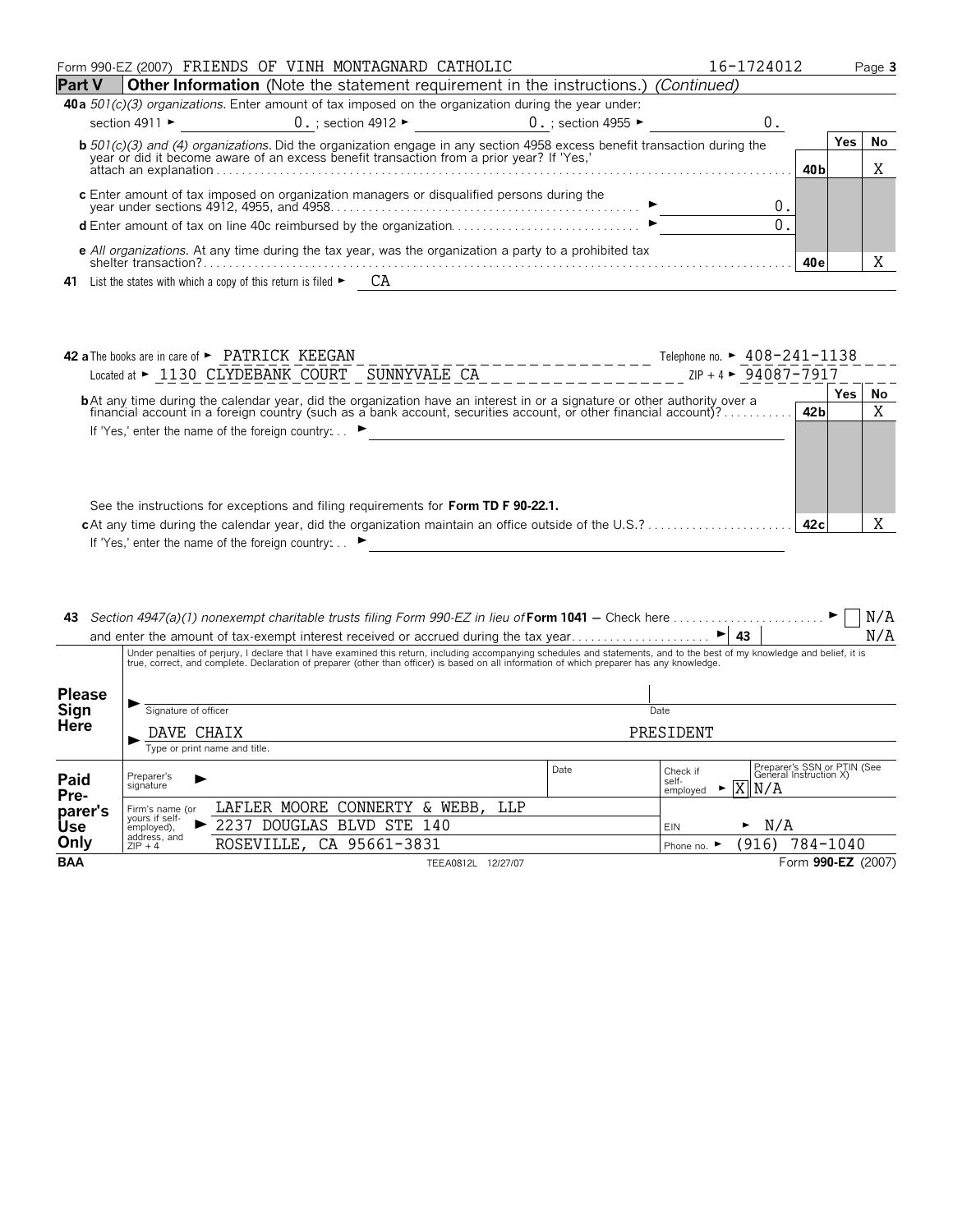|                                                        |                                                                                 | <b>Organization Exempt Under</b>                                                                                                                                                              |                     |                                                                                | OMB No. 1545-0047                              |
|--------------------------------------------------------|---------------------------------------------------------------------------------|-----------------------------------------------------------------------------------------------------------------------------------------------------------------------------------------------|---------------------|--------------------------------------------------------------------------------|------------------------------------------------|
| <b>SCHEDULE A</b><br>(Form 990 or 990-EZ)              |                                                                                 | Section 501(c)(3)                                                                                                                                                                             |                     |                                                                                |                                                |
|                                                        |                                                                                 | (Except Private Foundation) and Section 501(e), 501(f), 501(k),<br>501(n), or 4947(a)(1) Nonexempt Charitable Trust                                                                           |                     |                                                                                | 2007                                           |
|                                                        |                                                                                 | Supplementary Information - (See separate instructions.)                                                                                                                                      |                     |                                                                                |                                                |
| Department of the Treasury<br>Internal Revenue Service |                                                                                 | MUST be completed by the above organizations and attached to their Form 990 or 990-EZ.                                                                                                        |                     |                                                                                |                                                |
| Name of the organization                               | FRIENDS OF VINH MONTAGNARD CATHOLIC<br>ORPHANAGE & MISSION-VIETNAM              |                                                                                                                                                                                               |                     | <b>Employer identification number</b><br>16-1724012                            |                                                |
| Part I                                                 |                                                                                 | Compensation of the Five Highest Paid Employees Other Than Officers, Directors, and Trustees                                                                                                  |                     |                                                                                |                                                |
|                                                        |                                                                                 | (See instructions. List each one. If there are none, enter 'None.')                                                                                                                           |                     |                                                                                |                                                |
|                                                        | (a) Name and address of each<br>employee paid more<br>than \$50,000             | (b) Title and average<br>hours per week<br>devoted to position                                                                                                                                | (c) Compensation    | (d) Contributions<br>to employee benefit<br>plans and deferred<br>compensation | (e) Expense<br>account and other<br>allowances |
| NONE                                                   |                                                                                 |                                                                                                                                                                                               |                     |                                                                                |                                                |
|                                                        |                                                                                 |                                                                                                                                                                                               |                     |                                                                                |                                                |
|                                                        |                                                                                 |                                                                                                                                                                                               |                     |                                                                                |                                                |
|                                                        |                                                                                 |                                                                                                                                                                                               |                     |                                                                                |                                                |
|                                                        |                                                                                 |                                                                                                                                                                                               |                     |                                                                                |                                                |
|                                                        |                                                                                 |                                                                                                                                                                                               |                     |                                                                                |                                                |
|                                                        |                                                                                 |                                                                                                                                                                                               |                     |                                                                                |                                                |
|                                                        |                                                                                 |                                                                                                                                                                                               |                     |                                                                                |                                                |
|                                                        | Total number of other employees paid<br>over \$50,000                           | 0                                                                                                                                                                                             |                     |                                                                                |                                                |
| Part II $-$ A                                          |                                                                                 | Compensation of the Five Highest Paid Independent Contractors for Professional Services<br>(See instructions. List each one (whether individuals or firms). If there are none, enter 'None.') |                     |                                                                                |                                                |
|                                                        | (a) Name and address of each independent contractor paid more than \$50,000     |                                                                                                                                                                                               |                     | (b) Type of service                                                            | (c) Compensation                               |
| NONE                                                   |                                                                                 |                                                                                                                                                                                               |                     |                                                                                |                                                |
|                                                        |                                                                                 |                                                                                                                                                                                               |                     |                                                                                |                                                |
|                                                        |                                                                                 |                                                                                                                                                                                               |                     |                                                                                |                                                |
|                                                        |                                                                                 |                                                                                                                                                                                               |                     |                                                                                |                                                |
|                                                        |                                                                                 |                                                                                                                                                                                               |                     |                                                                                |                                                |
|                                                        |                                                                                 |                                                                                                                                                                                               |                     |                                                                                |                                                |
|                                                        |                                                                                 |                                                                                                                                                                                               |                     |                                                                                |                                                |
|                                                        |                                                                                 |                                                                                                                                                                                               |                     |                                                                                |                                                |
|                                                        | Total number of others receiving over<br>\$50,000 for professional services     | 0                                                                                                                                                                                             |                     |                                                                                |                                                |
|                                                        |                                                                                 | Part II $-$ B Compensation of the Five Highest Paid Independent Contractors for Other Services                                                                                                |                     |                                                                                |                                                |
|                                                        |                                                                                 | (List each contractor who performed services other than professional services, whether individuals or<br>firms. If there are none, enter 'None.' See instructions.)                           |                     |                                                                                |                                                |
|                                                        | (a) Name and address of each independent contractor paid more than \$50,000     |                                                                                                                                                                                               | (b) Type of service |                                                                                | (c) Compensation                               |
| NONE                                                   |                                                                                 |                                                                                                                                                                                               |                     |                                                                                |                                                |
|                                                        |                                                                                 |                                                                                                                                                                                               |                     |                                                                                |                                                |
|                                                        |                                                                                 |                                                                                                                                                                                               |                     |                                                                                |                                                |
|                                                        |                                                                                 |                                                                                                                                                                                               |                     |                                                                                |                                                |
|                                                        |                                                                                 |                                                                                                                                                                                               |                     |                                                                                |                                                |
|                                                        |                                                                                 |                                                                                                                                                                                               |                     |                                                                                |                                                |
|                                                        |                                                                                 |                                                                                                                                                                                               |                     |                                                                                |                                                |
|                                                        |                                                                                 |                                                                                                                                                                                               |                     |                                                                                |                                                |
|                                                        | Total number of other contractors receiving<br>over \$50,000 for other services | 0                                                                                                                                                                                             |                     |                                                                                |                                                |

**BAA For Paperwork Reduction Act Notice, see the Instructions for Form 990 and Form 990-EZ.** Schedule **A** (Form 990 or 990-EZ) 2007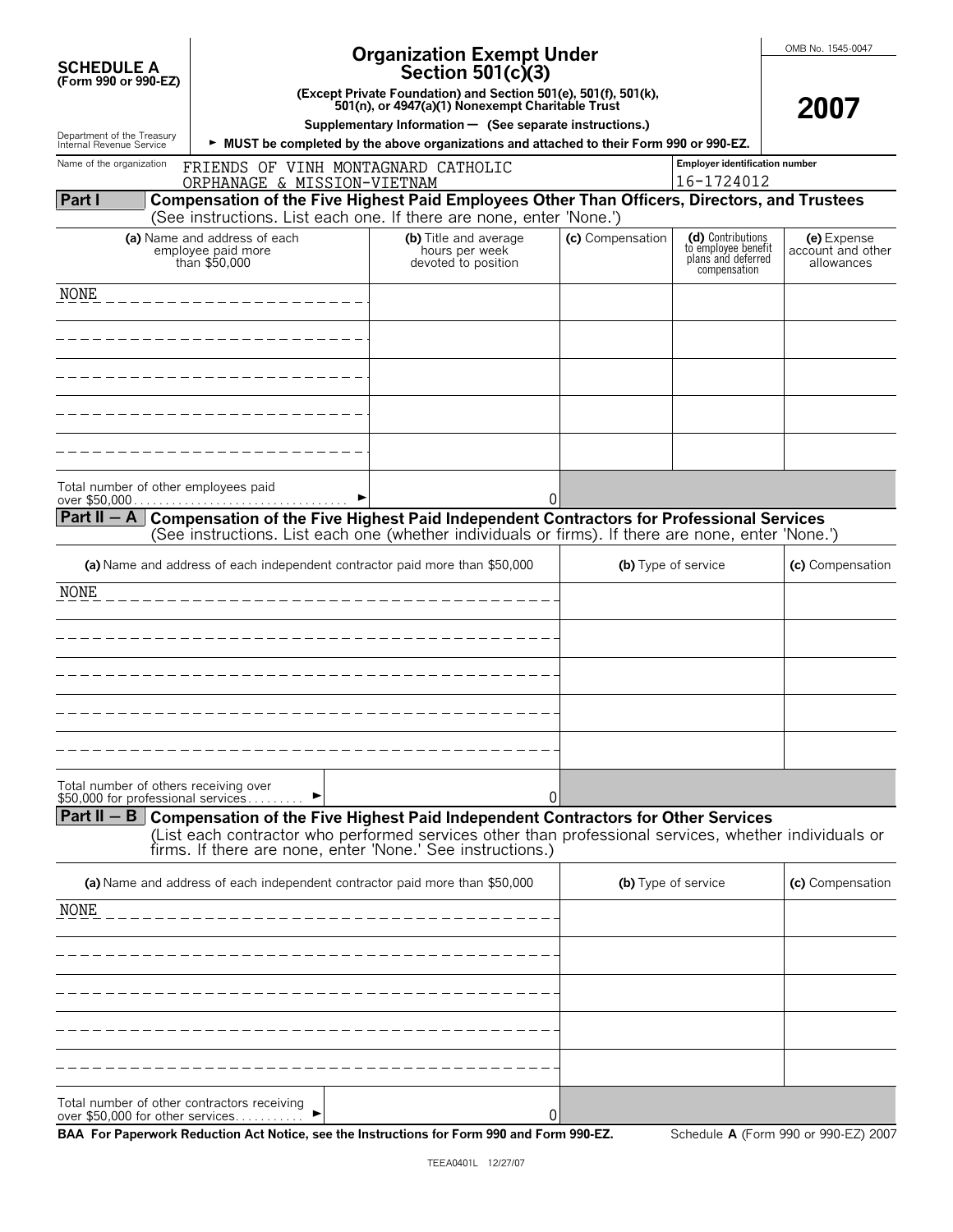|            | FRIENDS OF VINH MONTAGNARD CATHOLIC<br>16-1724012<br>Schedule A (Form 990 or 990-EZ) 2007                                                                                                                                                                                                                                                                                                                                                                                                             |                | Page 2 |
|------------|-------------------------------------------------------------------------------------------------------------------------------------------------------------------------------------------------------------------------------------------------------------------------------------------------------------------------------------------------------------------------------------------------------------------------------------------------------------------------------------------------------|----------------|--------|
|            | Part III<br><b>Statements About Activities (See instructions.)</b>                                                                                                                                                                                                                                                                                                                                                                                                                                    |                | Yes No |
| 1.         | During the year, has the organization attempted to influence national, state, or local legislation, including any attempt<br>to influence public opinion on a legislative matter or referendum? If 'Yes,' enter the total expenses paid                                                                                                                                                                                                                                                               |                |        |
|            |                                                                                                                                                                                                                                                                                                                                                                                                                                                                                                       | $\overline{1}$ | Χ      |
|            | Organizations that made an election under section 501(h) by filing Form 5768 must complete Part VI-A. Other<br>organizations checking 'Yes' must complete Part VI-B AND attach a statement giving a detailed description of the<br>lobbying activities.                                                                                                                                                                                                                                               |                |        |
| 2          | During the year, has the organization, either directly or indirectly, engaged in any of the following acts with any<br>substantial contributors, trustees, directors, officers, creators, key employees, or members of their families, or with any<br>taxable organization with which any such person is affiliated as an officer, director, trustee, majority owner, or principal<br>beneficiary? (If the answer to any question is 'Yes,' attach a detailed statement explaining the transactions.) |                |        |
|            |                                                                                                                                                                                                                                                                                                                                                                                                                                                                                                       | 2a             | Χ      |
|            |                                                                                                                                                                                                                                                                                                                                                                                                                                                                                                       | 2 <sub>b</sub> | Χ      |
|            |                                                                                                                                                                                                                                                                                                                                                                                                                                                                                                       | 2 <sub>c</sub> | Χ      |
|            | d Payment of compensation (or payment or reimbursement of expenses if more than \$1,000)?                                                                                                                                                                                                                                                                                                                                                                                                             | 2d             | Χ      |
|            |                                                                                                                                                                                                                                                                                                                                                                                                                                                                                                       | 2e             | Χ      |
|            | 3a Did the organization make grants for scholarships, fellowships, student loans, etc? (If 'Yes,' attach an<br>explanation of how the organization determines that recipients qualify to receive payments.)                                                                                                                                                                                                                                                                                           | 3a             | X      |
|            |                                                                                                                                                                                                                                                                                                                                                                                                                                                                                                       | 3 <sub>b</sub> | X      |
|            | c Did the organization receive or hold an easement for conservation purposes, including easements<br>to preserve open space, the environment, historic land areas or historic structures? If                                                                                                                                                                                                                                                                                                          | 3 <sub>c</sub> | Χ      |
|            | d Did the organization provide credit counseling, debt management, credit repair, or debt negotiation services?                                                                                                                                                                                                                                                                                                                                                                                       | 3d             | Χ      |
|            | 4a Did the organization maintain any donor advised funds? If 'Yes,' complete lines 4b through 4g. If 'No,' complete lines                                                                                                                                                                                                                                                                                                                                                                             | 4a             | X      |
|            |                                                                                                                                                                                                                                                                                                                                                                                                                                                                                                       | 4bl            | N/A    |
|            | с                                                                                                                                                                                                                                                                                                                                                                                                                                                                                                     | 4c             | N/A    |
|            | <b>d</b> Enter the total number of donor advised funds owned at the end of the tax year                                                                                                                                                                                                                                                                                                                                                                                                               |                | N/A    |
|            | <b>e</b> Enter the aggregate value of assets held in all donor advised funds owned at the end of the tax year $\ldots$                                                                                                                                                                                                                                                                                                                                                                                |                | N/A    |
|            | f Enter the total number of separate funds or accounts owned at the end of the tax year (excluding donor advised<br>funds included on line 4d) where donors have the right to provide advice on the distribution or investment of                                                                                                                                                                                                                                                                     |                | 0      |
|            | <b>g</b> Enter the aggregate value of assets held in all funds or accounts included on line 4f at the end of the tax year                                                                                                                                                                                                                                                                                                                                                                             |                | 0.     |
| <b>BAA</b> | Schedule A (Form 990 or Form 990-EZ) 2007<br>TEEA0402L 12/27/07                                                                                                                                                                                                                                                                                                                                                                                                                                       |                |        |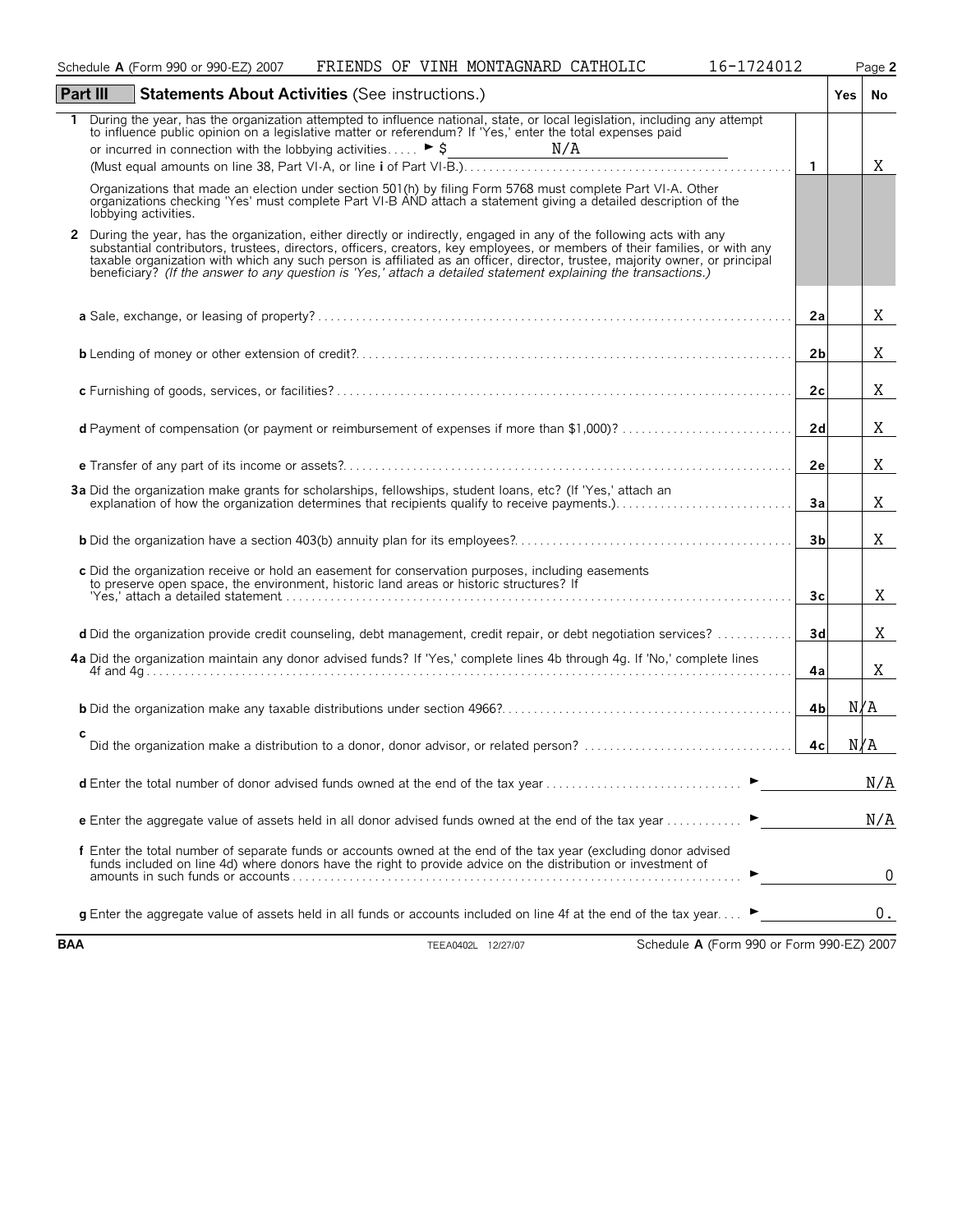| <b>Part IV</b><br>Reason for Non-Private Foundation Status (See instructions.)                                                                                                                                                                                                                                                                                                                                                                                                                                                               |                                                                                                                                                                                                                                       |                                                                                                                             |                                                                                                                         |    |                                      |  |  |  |  |
|----------------------------------------------------------------------------------------------------------------------------------------------------------------------------------------------------------------------------------------------------------------------------------------------------------------------------------------------------------------------------------------------------------------------------------------------------------------------------------------------------------------------------------------------|---------------------------------------------------------------------------------------------------------------------------------------------------------------------------------------------------------------------------------------|-----------------------------------------------------------------------------------------------------------------------------|-------------------------------------------------------------------------------------------------------------------------|----|--------------------------------------|--|--|--|--|
| I certify that the organization is not a private foundation because it is: (Please check only ONE applicable box.)                                                                                                                                                                                                                                                                                                                                                                                                                           |                                                                                                                                                                                                                                       |                                                                                                                             |                                                                                                                         |    |                                      |  |  |  |  |
| A church, convention of churches, or association of churches. Section 170(b)(1)(A)(i).<br>5                                                                                                                                                                                                                                                                                                                                                                                                                                                  |                                                                                                                                                                                                                                       |                                                                                                                             |                                                                                                                         |    |                                      |  |  |  |  |
| A school. Section 170(b)(1)(A)(ii). (Also complete Part V.)<br>6                                                                                                                                                                                                                                                                                                                                                                                                                                                                             |                                                                                                                                                                                                                                       |                                                                                                                             |                                                                                                                         |    |                                      |  |  |  |  |
| A hospital or a cooperative hospital service organization. Section 170(b)(1)(A)(iii).<br>7                                                                                                                                                                                                                                                                                                                                                                                                                                                   |                                                                                                                                                                                                                                       |                                                                                                                             |                                                                                                                         |    |                                      |  |  |  |  |
| A federal, state, or local government or governmental unit. Section 170(b)(1)(A)(v).<br>8                                                                                                                                                                                                                                                                                                                                                                                                                                                    |                                                                                                                                                                                                                                       |                                                                                                                             |                                                                                                                         |    |                                      |  |  |  |  |
| 9<br>A medical research organization operated in conjunction with a hospital. Section 170(b)(1)(A)(iii). Enter the hospital's name, city,<br>and state $\blacktriangleright$                                                                                                                                                                                                                                                                                                                                                                 |                                                                                                                                                                                                                                       |                                                                                                                             |                                                                                                                         |    |                                      |  |  |  |  |
| An organization operated for the benefit of a college or university owned or operated by a governmental unit. Section 170(b)(1)(A)(iv).<br>10<br>(Also complete the Support Schedule in Part IV-A.)                                                                                                                                                                                                                                                                                                                                          |                                                                                                                                                                                                                                       |                                                                                                                             |                                                                                                                         |    |                                      |  |  |  |  |
| 11 a<br>An organization that normally receives a substantial part of its support from a governmental unit or from the general public.<br>Section 170(b)(1)(A)(vi). (Also complete the <b>Support Schedule</b> in Part IV-A.)                                                                                                                                                                                                                                                                                                                 |                                                                                                                                                                                                                                       |                                                                                                                             |                                                                                                                         |    |                                      |  |  |  |  |
| A community trust. Section 170(b)(1)(A)(vi). (Also complete the <b>Support Schedule</b> in Part IV-A.)<br>11 b                                                                                                                                                                                                                                                                                                                                                                                                                               |                                                                                                                                                                                                                                       |                                                                                                                             |                                                                                                                         |    |                                      |  |  |  |  |
| X <br>An organization that normally receives: (1) more than 33-1/3% of its support from contributions, membership fees, and gross receipts<br>12<br>from activities related to its charitable, etc, functions – subject to certain exceptions, and (2) no more than 33-1/3% of its support<br>from gross investment income and unrelated business taxable income (less section 511 tax) from businesses acquired by the<br>organization after June 30, 1975. See section 509(a)(2). (Also complete the Support Schedule in Part IV-A.)<br>13 |                                                                                                                                                                                                                                       |                                                                                                                             |                                                                                                                         |    |                                      |  |  |  |  |
|                                                                                                                                                                                                                                                                                                                                                                                                                                                                                                                                              | An organization that is not controlled by any disqualified persons (other than foundation managers) and otherwise meets the<br>requirements of section 509(a)(3). Check the box that describes the type of supporting organization: ► |                                                                                                                             |                                                                                                                         |    |                                      |  |  |  |  |
| Type I<br>Type II                                                                                                                                                                                                                                                                                                                                                                                                                                                                                                                            |                                                                                                                                                                                                                                       | Type III-Functionally Integrated<br>Provide the following information about the supported organizations.(See instructions.) | Type III-Other                                                                                                          |    |                                      |  |  |  |  |
| (a)<br>Name(s) of supported<br>organization(s)                                                                                                                                                                                                                                                                                                                                                                                                                                                                                               | (b)<br>Employer identification<br>number (EIN)                                                                                                                                                                                        | (c)<br>Type of<br>organization (described<br>in lines 5 through 12<br>above or IRC section)                                 | (d)<br>Is the supported<br>organization listed in<br>the supporting<br>organization's<br>governing<br>documents?<br>Yes | No | (e)<br>Amount of<br>support          |  |  |  |  |
|                                                                                                                                                                                                                                                                                                                                                                                                                                                                                                                                              |                                                                                                                                                                                                                                       |                                                                                                                             |                                                                                                                         |    |                                      |  |  |  |  |
|                                                                                                                                                                                                                                                                                                                                                                                                                                                                                                                                              |                                                                                                                                                                                                                                       |                                                                                                                             |                                                                                                                         |    |                                      |  |  |  |  |
|                                                                                                                                                                                                                                                                                                                                                                                                                                                                                                                                              |                                                                                                                                                                                                                                       |                                                                                                                             |                                                                                                                         |    |                                      |  |  |  |  |
|                                                                                                                                                                                                                                                                                                                                                                                                                                                                                                                                              |                                                                                                                                                                                                                                       |                                                                                                                             |                                                                                                                         |    |                                      |  |  |  |  |
|                                                                                                                                                                                                                                                                                                                                                                                                                                                                                                                                              |                                                                                                                                                                                                                                       |                                                                                                                             |                                                                                                                         |    |                                      |  |  |  |  |
|                                                                                                                                                                                                                                                                                                                                                                                                                                                                                                                                              |                                                                                                                                                                                                                                       |                                                                                                                             |                                                                                                                         |    |                                      |  |  |  |  |
| Total                                                                                                                                                                                                                                                                                                                                                                                                                                                                                                                                        |                                                                                                                                                                                                                                       |                                                                                                                             |                                                                                                                         | ▶  | 0.                                   |  |  |  |  |
|                                                                                                                                                                                                                                                                                                                                                                                                                                                                                                                                              |                                                                                                                                                                                                                                       |                                                                                                                             |                                                                                                                         |    |                                      |  |  |  |  |
| An organization organized and operated to test for public safety. Section 509(a)(4). (See instructions.)<br>14<br><b>BAA</b>                                                                                                                                                                                                                                                                                                                                                                                                                 |                                                                                                                                                                                                                                       |                                                                                                                             |                                                                                                                         |    | Schedule A (Form 990 or 990-EZ) 2007 |  |  |  |  |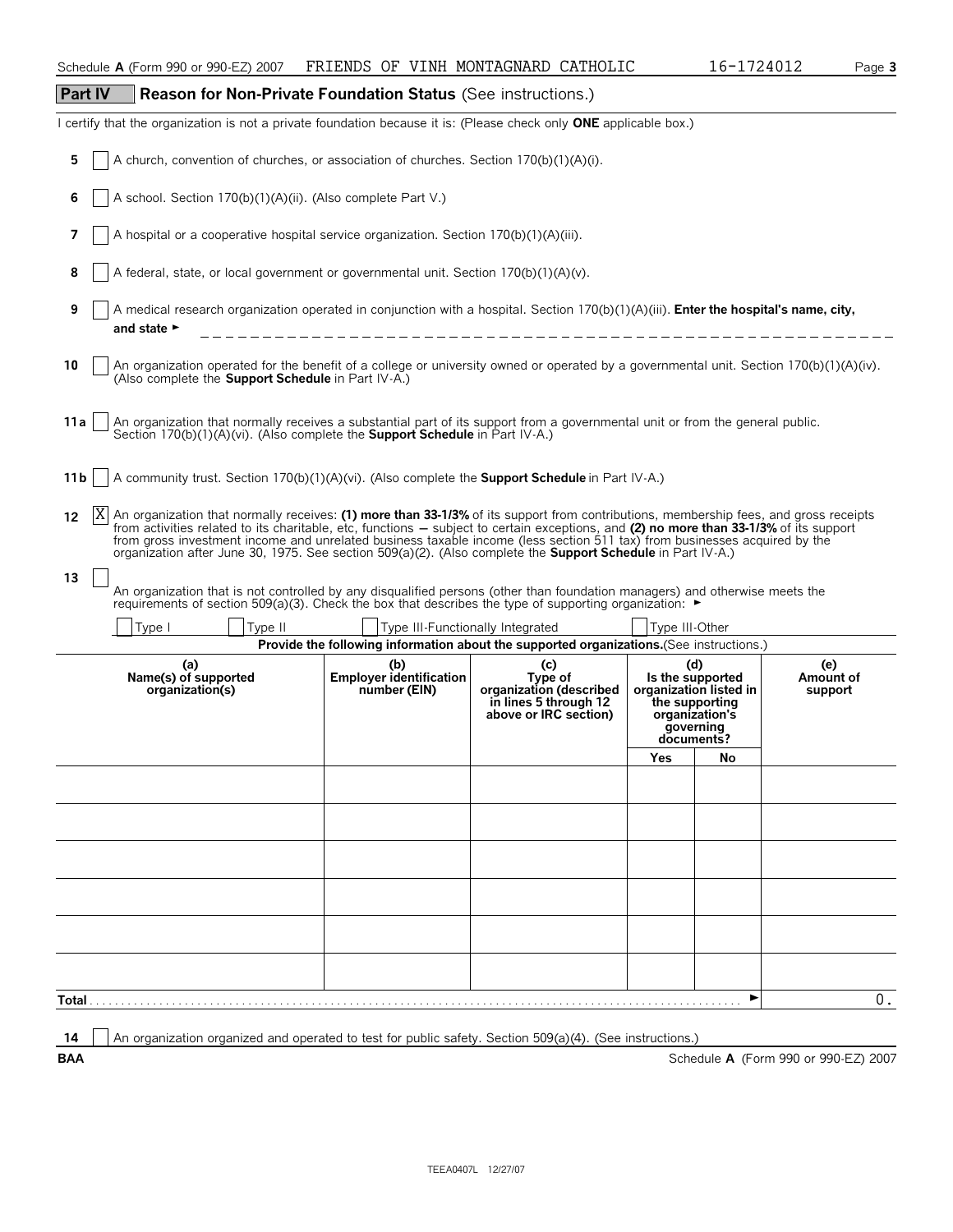| Schedule A (Form 990 or 990-EZ) 2007 | FRIENDS | OF VINH MONTAGNARD CATHOLIC | 724012 | Page 4 |
|--------------------------------------|---------|-----------------------------|--------|--------|
|                                      |         |                             |        |        |

**Part IV-A** Support Schedule (Complete only if you checked a box on line 10, 11, or 12.) Use cash method of accounting. **Note:** *You may use the worksheet in the instructions for converting from the accrual to the cash method of accounting.*

|    | Calendar year (or fiscal year<br>beginning in). $\ldots$ . $\ldots$ . $\ldots$ . $\ldots$ .                                                                                                                                                                                                                                                                                                                                                                                                                                                                                                                                    | (a)<br>$2006$ | $\binom{b}{2005}$                                         | $\begin{array}{c} \textbf{(c)} \\ 2004 \end{array}$ | (d)<br>2003 |                 | (e)<br>Total |
|----|--------------------------------------------------------------------------------------------------------------------------------------------------------------------------------------------------------------------------------------------------------------------------------------------------------------------------------------------------------------------------------------------------------------------------------------------------------------------------------------------------------------------------------------------------------------------------------------------------------------------------------|---------------|-----------------------------------------------------------|-----------------------------------------------------|-------------|-----------------|--------------|
| 15 | Gifts, grants, and contributions<br>received. (Do not include<br>unusual grants. See line 28.)                                                                                                                                                                                                                                                                                                                                                                                                                                                                                                                                 | 39,763.       | 12,917.                                                   |                                                     |             |                 | 52,680.      |
| 16 | Membership fees received                                                                                                                                                                                                                                                                                                                                                                                                                                                                                                                                                                                                       |               |                                                           |                                                     |             |                 | 0.           |
|    | <b>17</b> Gross receipts from admissions.<br>merchandise sold or services performed,<br>or furnishing of facilities in any activity<br>that is related to the organization's<br>charitable, etc, purpose $\ldots \ldots \ldots \ldots$                                                                                                                                                                                                                                                                                                                                                                                         |               |                                                           |                                                     |             |                 | $0$ .        |
|    | 18 Gross income from interest, dividends,<br>amts rec'd from payments on securities<br>loans (sec. 512(a)(5)), rents, royalties,<br>income from similar sources, and<br>unrelated business taxable income (less<br>sec. 511 taxes) from businesses acquired<br>by the organization after June 30, 1975                                                                                                                                                                                                                                                                                                                         |               |                                                           |                                                     |             |                 | $0$ .        |
|    | <b>19</b> Net income from unrelated business<br>activities not included in line 18.                                                                                                                                                                                                                                                                                                                                                                                                                                                                                                                                            |               |                                                           |                                                     |             |                 | $0$ .        |
|    | 20 Tax revenues levied for the<br>organization's benefit and<br>either paid to it or expended<br>on its behalf                                                                                                                                                                                                                                                                                                                                                                                                                                                                                                                 |               |                                                           |                                                     |             |                 | $0$ .        |
| 21 | The value of services or<br>facilities furnished to the<br>organization by a governmental<br>unit without charge. Do not<br>include the value of services or<br>facilities generally furnished to<br>the public without charge $\dots\dots$                                                                                                                                                                                                                                                                                                                                                                                    |               |                                                           |                                                     |             |                 | 0.           |
|    | 22 Other income. Attach a<br>schedule. Do not include<br>gain or (loss) from sale of<br>capital assets                                                                                                                                                                                                                                                                                                                                                                                                                                                                                                                         |               |                                                           |                                                     |             |                 | 0.           |
| 23 | Total of lines 15 through 22                                                                                                                                                                                                                                                                                                                                                                                                                                                                                                                                                                                                   | 39,763.       | 12,917.                                                   |                                                     |             |                 | 52,680.      |
| 24 | Line 23 minus line $17 \ldots \ldots$                                                                                                                                                                                                                                                                                                                                                                                                                                                                                                                                                                                          | 39,763.       | 12,917.                                                   |                                                     |             |                 | 52,680.      |
| 25 | Enter 1% of line 23                                                                                                                                                                                                                                                                                                                                                                                                                                                                                                                                                                                                            | 398.          | 129.                                                      |                                                     | ►           |                 |              |
| 26 | Organizations described on lines 10 or 11:<br><b>b</b> Prepare a list for your records to show the name of and amount contributed by each person (other than a governmental unit or publicly                                                                                                                                                                                                                                                                                                                                                                                                                                   |               | <b>a</b> Enter 2% of amount in column (e), line $24$ N/A. |                                                     |             | 26a             |              |
|    | supported organization) whose total gifts for 2003 through 2006 exceeded the amount shown in line 26a. Do not file this list with your<br>return. Enter the total of all these excess amounts.                                                                                                                                                                                                                                                                                                                                                                                                                                 |               |                                                           |                                                     |             | 26 <sub>b</sub> |              |
|    |                                                                                                                                                                                                                                                                                                                                                                                                                                                                                                                                                                                                                                |               |                                                           |                                                     |             | 26c             |              |
|    | <b>d</b> Add: Amounts from column (e) for lines:                                                                                                                                                                                                                                                                                                                                                                                                                                                                                                                                                                               | 18<br>22      | $\frac{19}{26b}$                                          | 19                                                  |             | 26d             |              |
|    |                                                                                                                                                                                                                                                                                                                                                                                                                                                                                                                                                                                                                                |               |                                                           |                                                     |             | 26e             |              |
|    | f Public support percentage (line 26e (numerator) divided by line 26c (denominator)) $\ldots$ $\ldots$ $\ldots$ $\ldots$ $\downarrow$ 26f                                                                                                                                                                                                                                                                                                                                                                                                                                                                                      |               |                                                           |                                                     |             |                 | Ò,           |
|    | 27 Organizations described on line 12:                                                                                                                                                                                                                                                                                                                                                                                                                                                                                                                                                                                         |               |                                                           |                                                     |             |                 |              |
|    | a For amounts included in lines 15, 16, and 17 that were received from a 'disqualified person,' prepare a list for your records to show the<br>name of, and total amounts received in each year from, each 'disqualified person.' Do not file this list with your return. Enter the sum of<br>such amounts for each year:                                                                                                                                                                                                                                                                                                      |               |                                                           |                                                     |             |                 |              |
|    | $(2006)$ ___________0. $(2005)$ _ _ _ _ _ _ _ 0. $(2004)$ _ _ _ _ _ _ _ _ _ 0. $(2003)$ _ _ _ _ _ _ _ _ _ 0.                                                                                                                                                                                                                                                                                                                                                                                                                                                                                                                   |               |                                                           |                                                     |             |                 |              |
|    | bFor any amount included in line 17 that was received from each person (other than 'disqualified persons'), prepare a list for your records<br>to show the name of, and amount received for each year, that was more than the larger of (1) the amount on line 25 for the year or (2)<br>\$5,000. (Include in the list organizations described in lines 5 through 11b, as well as individuals.) Do not file this list with your return.<br>After computing the difference between the amount received and the larger amount described in (1) or (2), enter the sum of these<br>differences (the excess amounts) for each year: |               |                                                           |                                                     |             |                 |              |
|    |                                                                                                                                                                                                                                                                                                                                                                                                                                                                                                                                                                                                                                |               |                                                           |                                                     |             |                 |              |
|    |                                                                                                                                                                                                                                                                                                                                                                                                                                                                                                                                                                                                                                |               |                                                           |                                                     |             |                 |              |
|    |                                                                                                                                                                                                                                                                                                                                                                                                                                                                                                                                                                                                                                |               |                                                           |                                                     |             |                 |              |
|    |                                                                                                                                                                                                                                                                                                                                                                                                                                                                                                                                                                                                                                |               |                                                           |                                                     |             |                 |              |
|    |                                                                                                                                                                                                                                                                                                                                                                                                                                                                                                                                                                                                                                |               |                                                           |                                                     |             |                 |              |
|    |                                                                                                                                                                                                                                                                                                                                                                                                                                                                                                                                                                                                                                |               |                                                           |                                                     |             |                 |              |
|    |                                                                                                                                                                                                                                                                                                                                                                                                                                                                                                                                                                                                                                |               |                                                           |                                                     |             |                 |              |
|    | 28 Unusual Grants: For an organization described in line 10, 11, or 12 that received any unusual grants during 2003 through 2006, prepare a                                                                                                                                                                                                                                                                                                                                                                                                                                                                                    |               |                                                           |                                                     |             |                 |              |
|    | list for your records to show, for each year, the name of the contributor, the date and amount of the grant, and a brief description of the<br>nature of the grant. Do not file this list with your return. Do not include these grants in line 15.                                                                                                                                                                                                                                                                                                                                                                            |               |                                                           |                                                     |             |                 |              |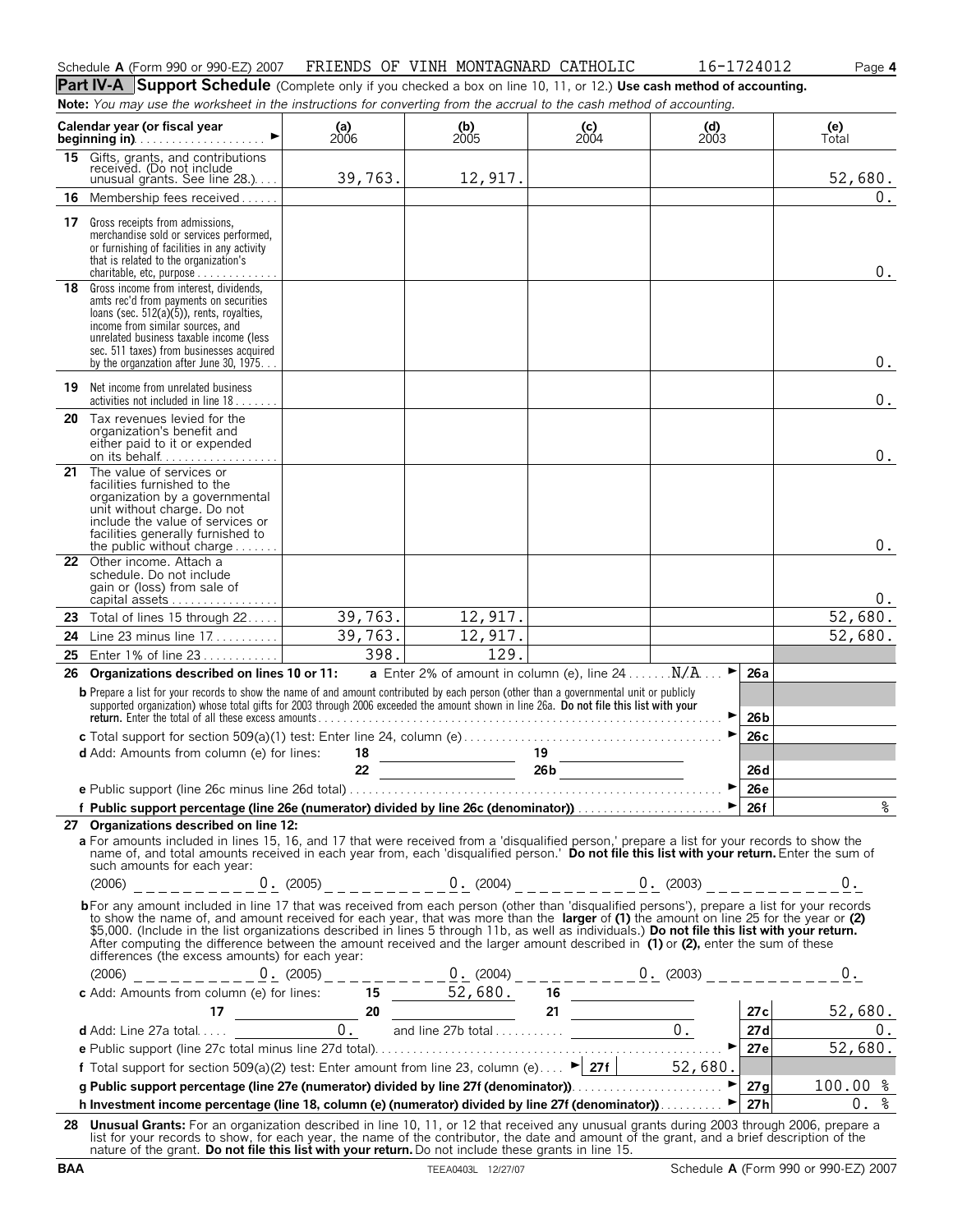|            | Schedule A (Form 990 or 990-EZ) 2007 FRIENDS OF VINH MONTAGNARD CATHOLIC                                                                                                                                                                         | 16-1724012                           |            | Page 5 |
|------------|--------------------------------------------------------------------------------------------------------------------------------------------------------------------------------------------------------------------------------------------------|--------------------------------------|------------|--------|
| Part V     | Private School Questionnaire (See instructions.)<br>(To be completed ONLY by schools that checked the box on line 6 in Part IV)                                                                                                                  | N/A                                  |            |        |
|            |                                                                                                                                                                                                                                                  |                                      | <b>Yes</b> | No     |
| 29         | Does the organization have a racially nondiscriminatory policy toward students by statement in its charter, bylaws, other governing instrument, or in a resolution of its governing body?                                                        | 29                                   |            |        |
| 30         | Does the organization include a statement of its racially nondiscriminatory policy toward students in all its brochures, catalogues, and other written communications with the public dealing with student admissions, program                   | 30                                   |            |        |
| 31         | Has the organization publicized its racially nondiscriminatory policy through newspaper or broadcast media during<br>the period of solicitation for students, or during the registration period if it has no solicitation program, in a way that | 31                                   |            |        |
|            | If 'Yes,' please describe; if 'No,' please explain. (If you need more space, attach a separate statement.)                                                                                                                                       |                                      |            |        |
| 32         | _________________________________<br>Does the organization maintain the following:                                                                                                                                                               | 32a                                  |            |        |
|            | <b>b</b> Records documenting that scholarships and other financial assistance are awarded on a racially                                                                                                                                          | 32 <sub>b</sub>                      |            |        |
|            | c Copies of all catalogues, brochures, announcements, and other written communications to the public dealing                                                                                                                                     | 32c                                  |            |        |
|            |                                                                                                                                                                                                                                                  | 32d                                  |            |        |
|            | If you answered 'No' to any of the above, please explain. (If you need more space, attach a separate statement.)                                                                                                                                 |                                      |            |        |
|            | ___________________________________                                                                                                                                                                                                              |                                      |            |        |
| 33         | Does the organization discriminate by race in any way with respect to:                                                                                                                                                                           |                                      |            |        |
|            |                                                                                                                                                                                                                                                  | 33a                                  |            |        |
|            |                                                                                                                                                                                                                                                  | 33 <sub>b</sub>                      |            |        |
|            |                                                                                                                                                                                                                                                  | 33 <sub>c</sub>                      |            |        |
|            | <b>d</b> Scholarships or other financial assistance?                                                                                                                                                                                             | 33d                                  |            |        |
|            |                                                                                                                                                                                                                                                  | 33e                                  |            |        |
|            |                                                                                                                                                                                                                                                  | 33f                                  |            |        |
|            |                                                                                                                                                                                                                                                  | 33q                                  |            |        |
|            |                                                                                                                                                                                                                                                  | 33h                                  |            |        |
|            | If you answered 'Yes' to any of the above, please explain. (If you need more space, attach a separate statement.)                                                                                                                                |                                      |            |        |
|            |                                                                                                                                                                                                                                                  |                                      |            |        |
|            |                                                                                                                                                                                                                                                  | 34a                                  |            |        |
|            | If you answered 'Yes' to either 34a or b, please explain using an attached statement.                                                                                                                                                            | 34 <sub>b</sub>                      |            |        |
| 35         | Does the organization certify that it has complied with the applicable requirements of sections 4.01 through 4.05 of Rev Proc 75-50, 1975-2 C.B. 587, covering racial<br>nondiscrimination? If 'No,' attach an explanation.                      | 35                                   |            |        |
| <b>BAA</b> | TEEA0404L 12/27/07                                                                                                                                                                                                                               | Schedule A (Form 990 or 990-EZ) 2007 |            |        |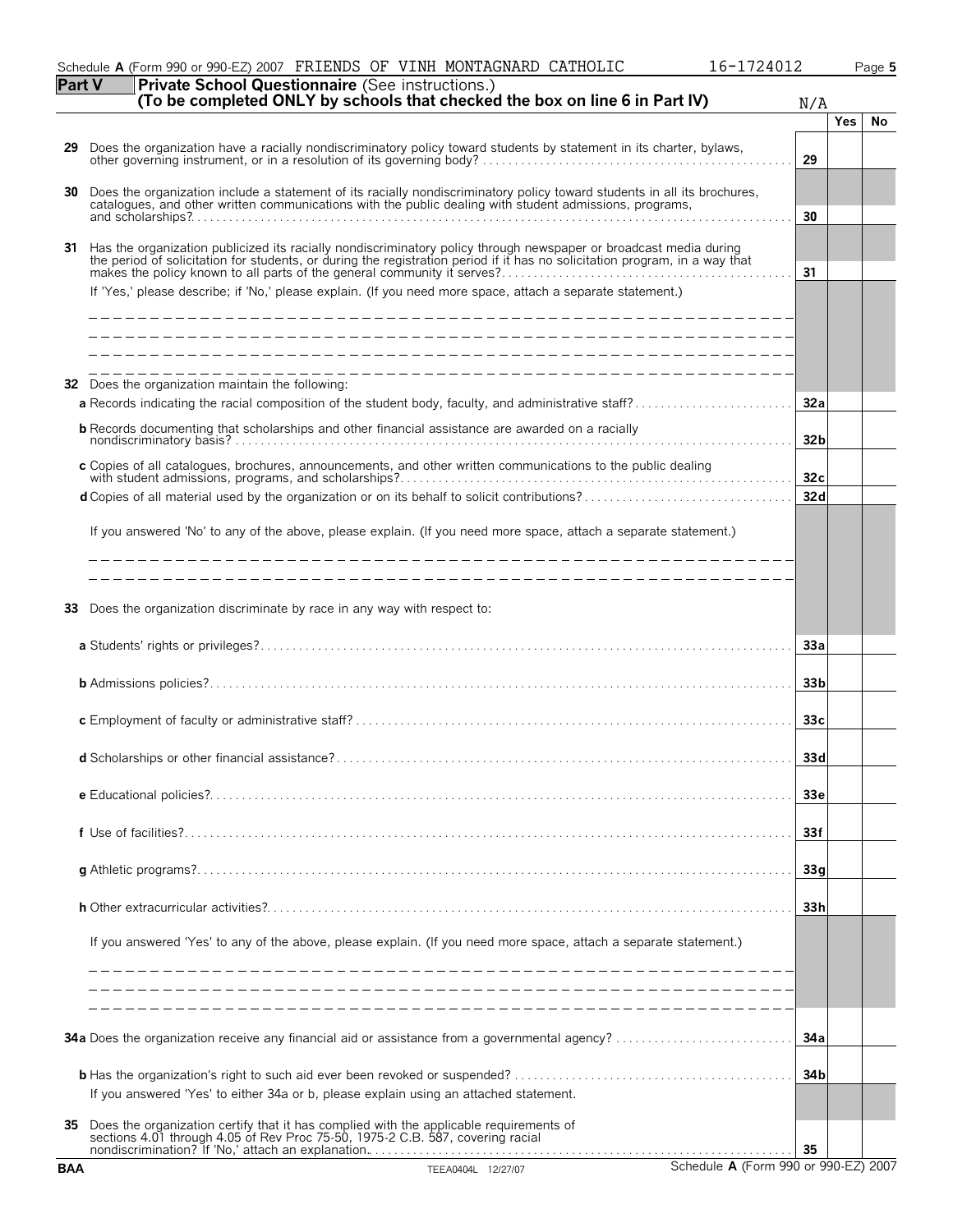|    | Calendar year<br>(or fiscal year<br>beginning in) $\blacktriangleright$ | (a)<br>2007 | (b)<br>2006 | (c)<br>2005 | (d)<br>2004 | (e)<br>Total |
|----|-------------------------------------------------------------------------|-------------|-------------|-------------|-------------|--------------|
|    | 45 Lobbying nontaxable<br>$amount \dots \dots \dots \dots$              |             |             |             |             |              |
| 46 | Lobbying ceiling amount<br>$(150\% \text{ of line } 45(e))$             |             |             |             |             |              |

| A - Year Averaging Period Under Section 501(h)                                               |     |  |
|----------------------------------------------------------------------------------------------|-----|--|
| <b>Caution:</b> If there is an amount on either line 43 or line 44, you must file Form 4720. |     |  |
| 44 Subtract line 41 from line 38. Enter -0- if line 41 is more than line 38. 1               | -44 |  |
| 43 Subtract line 42 from line 36. Enter -0- if line 42 is more than line 36. 1 43            |     |  |
|                                                                                              |     |  |
|                                                                                              |     |  |

| Check $\blacktriangleright$ | lif the organization belongs to an affiliated group. | Check $\triangleright$ <b>b</b> | $\parallel$ if you checked 'a' and 'limited control' provisions apply. |                                     |
|-----------------------------|------------------------------------------------------|---------------------------------|------------------------------------------------------------------------|-------------------------------------|
|                             | <b>Limits on Lobbying Expenditures</b>               |                                 | Affiliated group<br>totals                                             | To be completed<br>for all electing |

**Part VI-A** | Lobbying Expenditures by Electing Public Charities (See instructions.)<br>(To be completed ONLY by an eligible organization that filed Form 5768)

|    | Limits on Loppying Experimentes                                                              |    | Affiliated group | To be completed                   |
|----|----------------------------------------------------------------------------------------------|----|------------------|-----------------------------------|
|    | (The term 'expenditures' means amounts paid or incurred.)                                    |    | totals           | for all electing<br>organizations |
|    | <b>36</b> Total lobbying expenditures to influence public opinion (grassroots lobbying)      | 36 |                  |                                   |
|    | <b>37</b> Total lobbying expenditures to influence a legislative body (direct lobbying)      | 37 |                  |                                   |
|    |                                                                                              | 38 |                  |                                   |
| 39 |                                                                                              | 39 |                  |                                   |
|    | <b>40</b> Total exempt purpose expenditures (add lines 38 and 39)                            | 40 |                  |                                   |
|    | 41 Lobbying nontaxable amount. Enter the amount from the following table $-$                 |    |                  |                                   |
|    | The lobbying nontaxable amount is-<br>If the amount on line 40 is $-$                        |    |                  |                                   |
|    |                                                                                              |    |                  |                                   |
|    | Over \$500,000 but not over \$1,000,000\$100,000 plus 15% of the excess over \$500,000       |    |                  |                                   |
|    |                                                                                              | 41 |                  |                                   |
|    | Over \$1,500,000 but not over \$17,000,000. \$225,000 plus 5% of the excess over \$1,500,000 |    |                  |                                   |
|    |                                                                                              |    |                  |                                   |
|    |                                                                                              | 42 |                  |                                   |
|    | 43 Subtract line 42 from line 36. Enter -0- if line 42 is more than line 36                  | 43 |                  |                                   |

# **4 -Year Averaging Period Under Section 501(h)**

**Lobbying Expenditures During 4 -Year Averaging Period**

(Some organizations that made a section 501(h) election do not have to complete all of the five columns below. See the instructions for lines 45 through 50.)

| 46  | Lobbying ceiling amount<br>$(150\% \text{ of line } 45(e))$                                                                                                                                                      |  |                                                                                                                 |       |    |        |
|-----|------------------------------------------------------------------------------------------------------------------------------------------------------------------------------------------------------------------|--|-----------------------------------------------------------------------------------------------------------------|-------|----|--------|
| 47  | Total lobbying<br>expenditures                                                                                                                                                                                   |  |                                                                                                                 |       |    |        |
| 48. | Grassroots non-<br>$taxable$ amount                                                                                                                                                                              |  |                                                                                                                 |       |    |        |
| 49  | Grassroots ceiling amount<br>$(150\% \text{ of line } 48(e))$                                                                                                                                                    |  |                                                                                                                 |       |    |        |
| 50  | Grassroots lobbying<br>expenditures                                                                                                                                                                              |  |                                                                                                                 |       |    |        |
|     | <b>Part VI-B</b>   Lobbying Activity by Nonelecting Public Charities<br>(For reporting only by organizations that did not complete Part VI-A) (See instructions.)                                                |  |                                                                                                                 |       |    | N/A    |
|     |                                                                                                                                                                                                                  |  |                                                                                                                 |       |    |        |
|     | During the year, did the organization attempt to influence national, state or local legislation, including any<br>attempt to influence public opinion on a legislative matter or referendum, through the use of: |  |                                                                                                                 | Yes l | No | Amount |
|     | <b>b</b> Paid staff or management (Include compensation in expenses reported on lines c through $h,$ )                                                                                                           |  |                                                                                                                 |       |    |        |
|     |                                                                                                                                                                                                                  |  |                                                                                                                 |       |    |        |
|     | <b>g</b> Direct contact with legislators, their staffs, government officials, or a legislative body                                                                                                              |  |                                                                                                                 |       |    |        |
|     | h Rallies, demonstrations, seminars, conventions, speeches, lectures, or any other means                                                                                                                         |  |                                                                                                                 |       |    |        |
|     |                                                                                                                                                                                                                  |  |                                                                                                                 |       |    |        |
|     |                                                                                                                                                                                                                  |  | If 'Yes' to any of the above, also attach a statement giving a detailed description of the lobbying activities. |       |    |        |

Schedule **A** (Form 990 or 990-EZ) 2007 FRIENDS OF VINH MONTAGNARD CATHOLIC 16-1724012 Page 6

N/A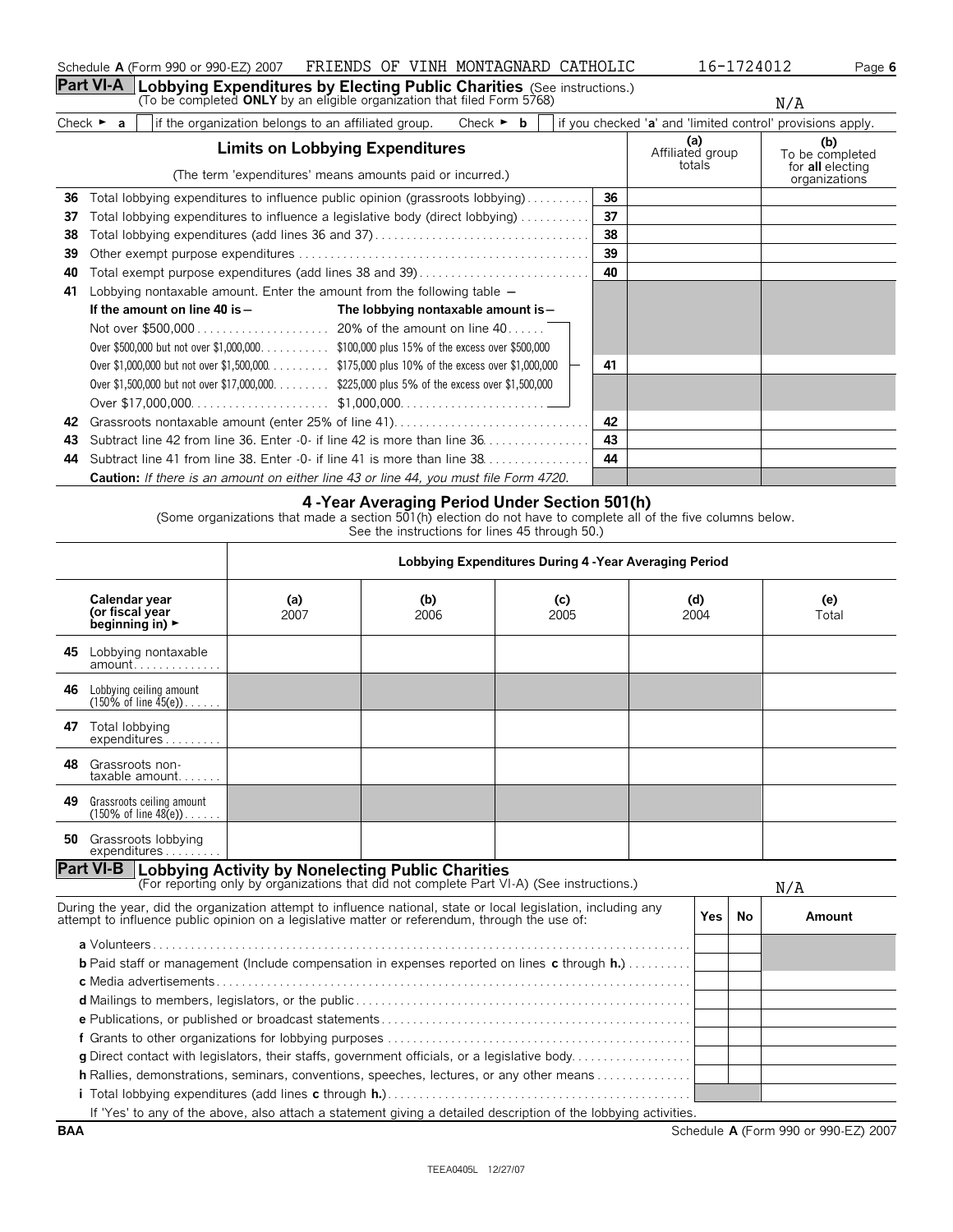|                                                                                                   | TIMENDO OL VIINI NONINGURIND CHIINOBIC |  | $\pm 0$ $\pm 1$ $\pm 2$ $\pm 2$ |
|---------------------------------------------------------------------------------------------------|----------------------------------------|--|---------------------------------|
| Part VII Information Regarding Transfers To and Transactions and Relationships With Noncharitable |                                        |  |                                 |
| <b>Exempt Organizations</b> (See instructions)                                                    |                                        |  |                                 |

|                 |                              | Part VII  Information Regarding Transfers To and Transactions and Relationships With Noncharitable<br><b>Exempt Organizations</b> (See instructions)                                                                                |                                                                         |              |     |    |
|-----------------|------------------------------|-------------------------------------------------------------------------------------------------------------------------------------------------------------------------------------------------------------------------------------|-------------------------------------------------------------------------|--------------|-----|----|
|                 |                              | 51 Did the reporting organization directly or indirectly engage in any of the following with any other organization described in section 501(c) of the Code (other than section 501(c) of the Code (other than section 501(c)       |                                                                         |              |     |    |
|                 |                              | <b>a</b> Transfers from the reporting organization to a noncharitable exempt organization of:                                                                                                                                       |                                                                         |              | Yes | No |
|                 |                              |                                                                                                                                                                                                                                     |                                                                         | 51 a (i)     |     | X  |
|                 |                              |                                                                                                                                                                                                                                     |                                                                         | a (ii)       |     | X  |
|                 | <b>b</b> Other transactions: |                                                                                                                                                                                                                                     |                                                                         |              |     |    |
|                 |                              |                                                                                                                                                                                                                                     |                                                                         | b(i)         |     | Χ  |
|                 |                              |                                                                                                                                                                                                                                     |                                                                         | $b$ (ii)     |     | X  |
|                 |                              |                                                                                                                                                                                                                                     |                                                                         | b (iii)      |     | X  |
|                 |                              |                                                                                                                                                                                                                                     |                                                                         | $b$ (iv)     |     | X  |
|                 |                              |                                                                                                                                                                                                                                     |                                                                         | b(v)         |     | X  |
|                 |                              |                                                                                                                                                                                                                                     |                                                                         | b (vi)       |     | X  |
|                 |                              |                                                                                                                                                                                                                                     |                                                                         | $\mathbf{c}$ |     | X  |
|                 |                              | <b>d</b> If the answer to any of the above is 'Yes,' complete the following schedule. Column (b) should always show the fair market value of the goods, other assets, or services given by the reporting organization. If the organ |                                                                         |              |     |    |
| (a)<br>Line no. | (b)<br>Amount involved       | (c)<br>Name of noncharitable exempt organization                                                                                                                                                                                    | (d)<br>Description of transfers, transactions, and sharing arrangements |              |     |    |
| N/A             |                              |                                                                                                                                                                                                                                     |                                                                         |              |     |    |
|                 |                              |                                                                                                                                                                                                                                     |                                                                         |              |     |    |
|                 |                              |                                                                                                                                                                                                                                     |                                                                         |              |     |    |
|                 |                              |                                                                                                                                                                                                                                     |                                                                         |              |     |    |
|                 |                              |                                                                                                                                                                                                                                     |                                                                         |              |     |    |
|                 |                              |                                                                                                                                                                                                                                     |                                                                         |              |     |    |
|                 |                              |                                                                                                                                                                                                                                     |                                                                         |              |     |    |
|                 |                              |                                                                                                                                                                                                                                     |                                                                         |              |     |    |
|                 |                              |                                                                                                                                                                                                                                     |                                                                         |              |     |    |

|  | 52a Is the organization directly or indirectly affiliated with, or related to, one or more tax-exempt organizations<br>described in section 501(c) of the Code (other than section 501(c)(3)) or in section 527? |  |
|--|------------------------------------------------------------------------------------------------------------------------------------------------------------------------------------------------------------------|--|

**b** If 'Yes,' complete the following schedule:

| (a)<br>Name of organization | (b)<br>Type of organization | (c)<br>Description of relationship |
|-----------------------------|-----------------------------|------------------------------------|
| N/A                         |                             |                                    |
|                             |                             |                                    |
|                             |                             |                                    |
|                             |                             |                                    |
|                             |                             |                                    |
|                             |                             |                                    |
|                             |                             |                                    |
|                             |                             |                                    |
|                             |                             |                                    |
|                             |                             |                                    |
|                             |                             |                                    |
|                             |                             |                                    |
|                             |                             |                                    |
|                             |                             |                                    |
|                             |                             |                                    |
|                             |                             |                                    |

**BAA** Schedule **A** (Form 990 or 990-EZ) 2007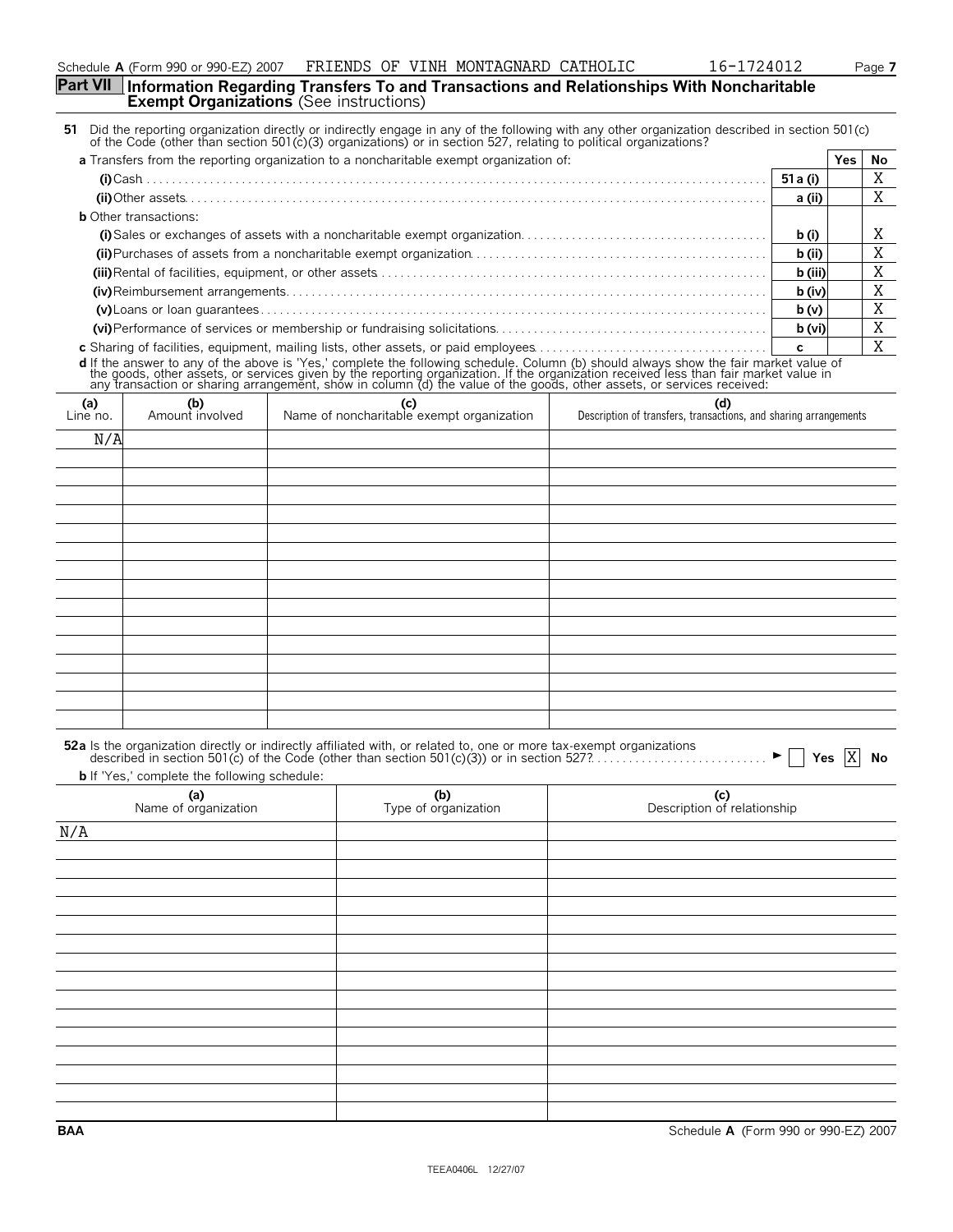**2007 FEDERAL STATEMENTS PAGE 1 FRIENDS OF VINH MONTAGNARD CATHOLIC ORPHANAGE & MISSION-VIETNAM 16-1724012 STATEMENT 1 FORM 990-EZ, PART I, LINE 10 GRANTS AND SIMILAR AMOUNTS PAID** CASH GRANTS AND ALLOCATIONS CLASS OF ACTIVITY: FINANCIAL SUPPORT<br>
DONEE'S NAME: VINH SON MONTAGNAL<br>
DONEE'S ADDRESS: 13 B NGUYEN HUE DONEE'S NAME: VINH SON MONTAGNARD ORPHANAGE DONEE'S ADDRESS: 13 B NGUYEN HUE KONTUM, KONTUM . VIETNAM AMOUNT GIVEN:  $\frac{1}{2}$  44,372. TOTAL CASH GRANTS AND ALLOCATIONS \$ 44,372. NONCASH GRANTS AND ALLOCATIONS CLASS OF ACTIVITY: FINANCIAL SUPPORT VINH SON MONTAGNARD ORPHANAGE<br>13 B NGUYEN HUE DONEE'S ADDRESS: 13 B NGUYEN HUE KONTUM, KONTUM . VIETNAM AMOUNT GIVEN:  $\begin{array}{ccc}\n\text{AMOUNT GIVER}: & \text{GIFT CARDS} \\
\text{DESCRIPTION OF PROPERTY: & \text{GIFT CARDS}\n\end{array}$ DESCRIPTION OF PROPERTY: GIFT CARDS<br>DATE OF GIFT: 1/31/2007 DATE OF GIFT:  $1/3$ <br>BOOK VALUE:  $130$ . BOOK VALUE: 130.<br>METHOD USED TO DETERMINE BV: PURCHASE METHOD USED TO DETERMINE BV: FAIR MARKET VALUE: 130. METHOD USED TO DETERMINE FMV: PURCHASE TOTAL NONCASH GRANTS AND ALLOCATIONS  $\frac{2}{5}$  130. TOTAL GRANTS AND ALLOCATIONS  $\frac{1}{5}$  44,502. TOTAL GRANTS AND SIMILAR AMOUNTS PAID \$ 44,502. **STATEMENT 2**

## **FORM 990-EZ, PART I, LINE 16 OTHER EXPENSES**

### **STATEMENT 3 FORM 990-EZ, PART III ORGANIZATION'S PRIMARY EXEMPT PURPOSE**

TO PROVIDE A COORDINATED EFFORT TO RAISE RESOURCES FOR THE CHILDREN AT VINH SON MONTAGNARD ORPHANAGE.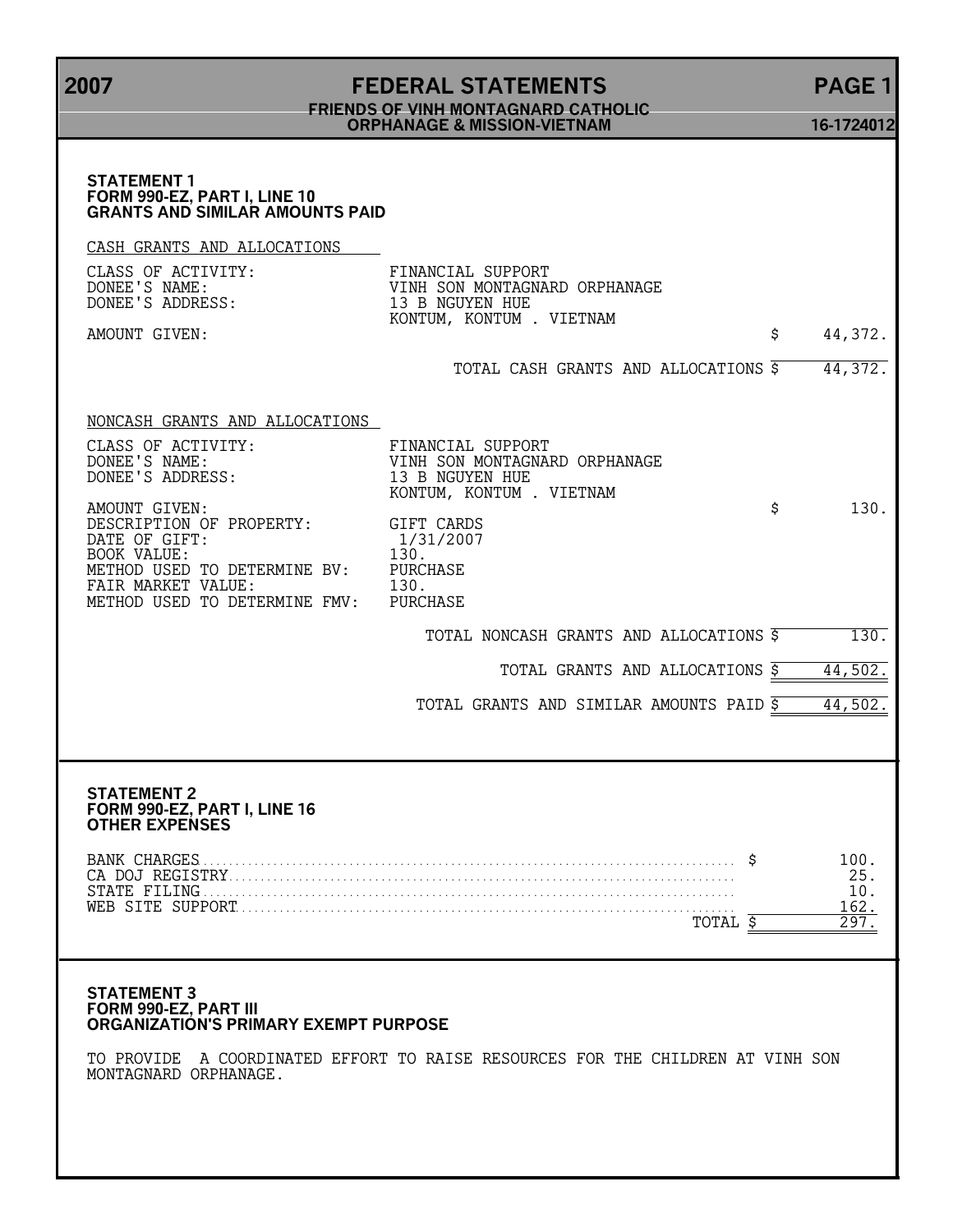## **2007 FEDERAL STATEMENTS PAGE 2 FRIENDS OF VINH MONTAGNARD CATHOLIC ORPHANAGE & MISSION-VIETNAM 16-1724012**

### **STATEMENT 4 FORM 990-EZ, PART IV LIST OF OFFICERS, DIRECTORS, TRUSTEES, AND KEY EMPLOYEES**

| NAME AND ADDRESS                                                                | TITLE AND<br><b>AVERAGE HOURS</b><br>PER WEEK DEVOTED | COMPEN-<br>SATION | CONTRI-<br>BUTION TO<br>EBP & DC | EXPENSE<br>ACCOUNT/<br>OTHER |
|---------------------------------------------------------------------------------|-------------------------------------------------------|-------------------|----------------------------------|------------------------------|
| DAVE CHAIX<br>10103 GAUTIER DR.<br>AUBURN, CA 95602                             | PRESIDENT \$<br>40.00                                 |                   | 0.5<br>$0.$ \$                   | $0$ .                        |
| DENNIS COYNE<br>877 BORDERLANDS DR.<br>ERLANGER, KY 41018                       | SECRETARY<br>30.00                                    | 0.                | $0$ .                            | $0$ .                        |
| PATRICK KEEGAN<br>1130 CLYDEBANK CT.<br>SUNNYVALE, CA 94087                     | TREASURER<br>8.00                                     | $0$ .             | $0$ .                            | $0$ .                        |
| PATRICK MCKEE<br>270 HIDDEN CREEK DR.<br>AUBURN, CA 95603                       | SENIOR VP<br>3.00                                     | $0$ .             | $0$ .                            | 0.                           |
| SISTER MARIE DOMINIQUE NGUYEN<br>427 S. EVERGREEN AVE.<br>LOS ANGELES, CA 90033 | 1ST VP<br>37.00                                       | $0$ .             | $0$ .                            | 0.                           |
| MIKE LITTLE<br>18 ARGENTO DR.<br>MISSION VIEJO, CA 92692                        | 2ND VP<br>1.00                                        | 0.                | $0$ .                            | $0$ .                        |
| MIKE GREGERSEN<br>P.O. BOX. 9119<br>AUBURN, CA 95604                            | 3RD VP<br>3.00                                        | $0$ .             | $0$ .                            | $0$ .                        |
| MEL POTTER<br>10235 VAN PARKER LN.<br>GALT, CA 95632                            | BOARD MEMBER<br>0                                     | 0.                | $0$ .                            | $0$ .                        |
| RICHARD LAHEY<br>991 POPLAR CT.<br>SUNNYVALE, CA 94086                          | BOARD MEMBER<br>1.00                                  | $0$ .             | $0$ .                            | 0.                           |
| HANK GONZALES<br>146 RIVERVIEW DR<br>AUBURN, CA 95603                           | BOARD MEMBER<br>2.00                                  | $0$ .             | $0$ .                            | $0$ .                        |
| PAUL DAVIS<br>4576 ENGLISH CREEK<br>CINCINNATI, OH 45845                        | <b>BOARD MEMBER</b><br>0                              | 0.                | 0.                               | 0.                           |
| CLYDE LEWANDOWSKI<br>6525 47TH AVE SE<br>ST. CLOUD, MN 56304                    | BOARD MEMBER<br>2.00                                  | $0$ .             | 0.                               | 0.                           |
|                                                                                 | TOTAL \$                                              | 0.5               | <u>0. \$</u>                     | $0_{\cdot}$                  |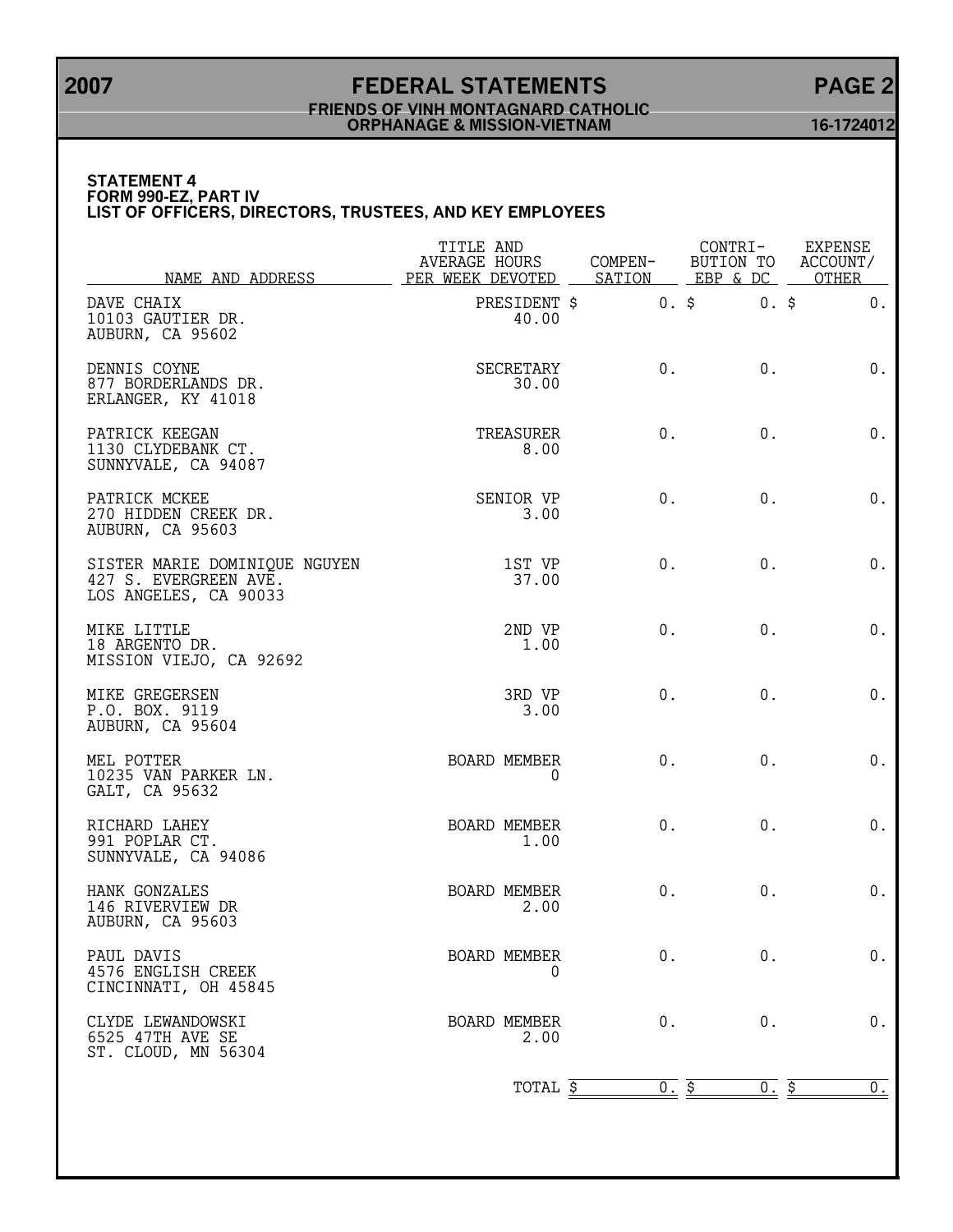## **2007 FEDERAL STATEMENTS PAGE 3 FRIENDS OF VINH MONTAGNARD CATHOLIC ORPHANAGE & MISSION-VIETNAM 16-1724012**

### **STATEMENT 5 FORM 990-EZ, PART V REGARDING TRANSFERS ASSOCIATED WITH PERSONAL BENEFIT CONTRACTS**

| (A) DID THE ORGANIZATION, DURING THE YEAR, RECEIVE ANY FUNDS, DIRECTLY OR |     |
|---------------------------------------------------------------------------|-----|
| INDIRECTLY, TO PAY PREMIUMS ON A PERSONAL BENEFIT CONTRACT?               | NO. |
| (B) DID THE ORGANIZATION, DURING THE YEAR, PAY PREMIUMS, DIRECTLY OR      |     |
|                                                                           | NO. |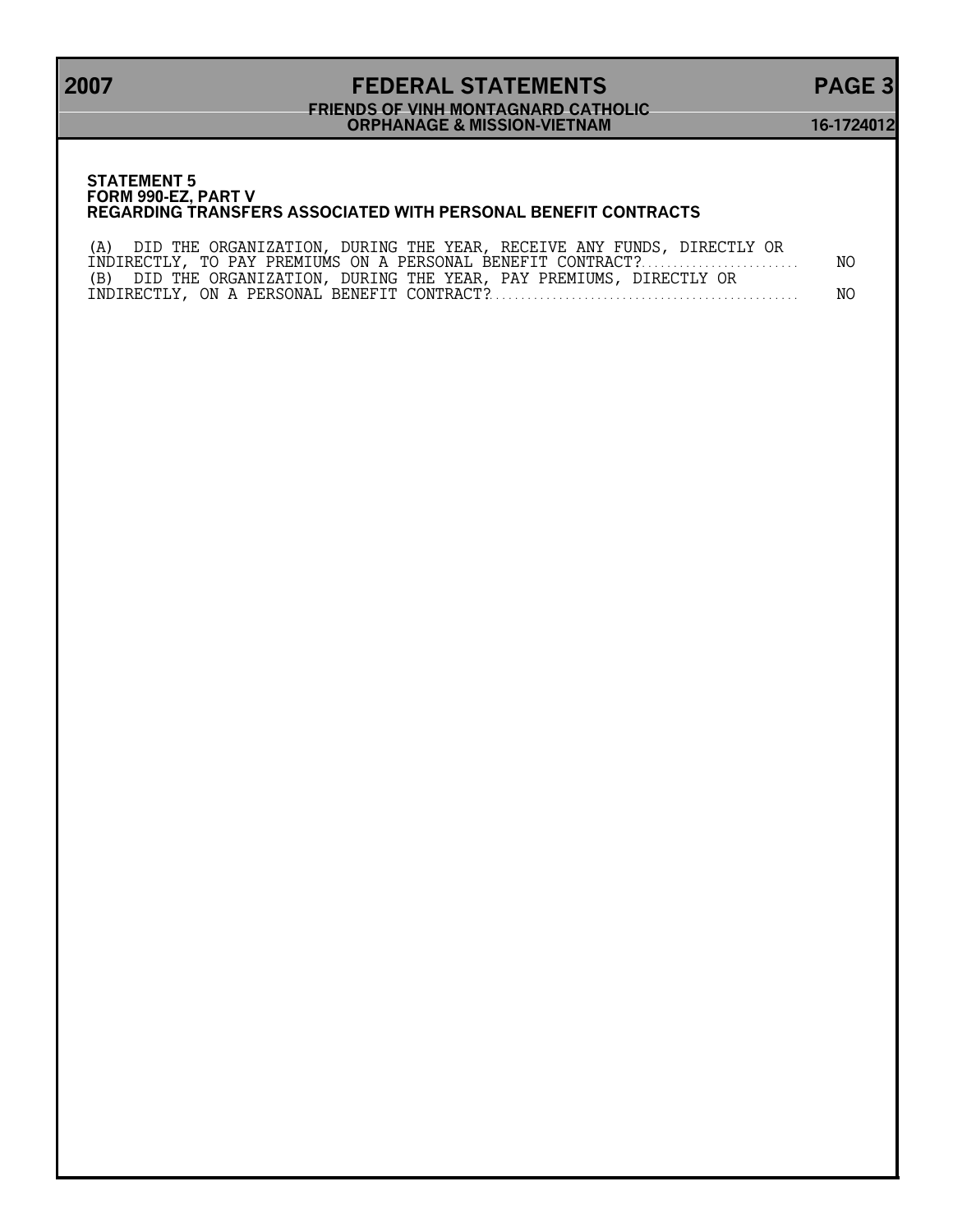### TAXABLE YEAR California Exempt Organization **Taxable Year Communist Communist Communist Communist Communist Communist Communist Communist Communist Communist Communist Communist Communist Communist Communist Communist Comm 2007 California Exempt Organization**

| 2007                            |                          | <b>Annual Information Return</b>                                                                                                                                                                                                                                                                                                                                                |      |                                                                                                                                                                            |                | 199                                        |
|---------------------------------|--------------------------|---------------------------------------------------------------------------------------------------------------------------------------------------------------------------------------------------------------------------------------------------------------------------------------------------------------------------------------------------------------------------------|------|----------------------------------------------------------------------------------------------------------------------------------------------------------------------------|----------------|--------------------------------------------|
|                                 |                          | For calendar year 2007 or fiscal year beginning month<br>day                                                                                                                                                                                                                                                                                                                    | year | , and ending month                                                                                                                                                         |                | day<br>year                                |
|                                 |                          | <b>IMPORTANT:</b> Your number is required.                                                                                                                                                                                                                                                                                                                                      |      | A Final return? Check applicable box.                                                                                                                                      |                | No<br>Yes                                  |
| California corporation number   |                          | Federal employer identification number (FEIN)                                                                                                                                                                                                                                                                                                                                   |      | Dissolved<br>Withdrawn                                                                                                                                                     |                | Merged/Reorganized<br>(attach explanation) |
| 9802094                         |                          | 16-1724012                                                                                                                                                                                                                                                                                                                                                                      |      | If a box is checked, enter date ●<br>Check forms<br>filed this year: State:                                                                                                |                |                                            |
| Corporation/Organization name   |                          |                                                                                                                                                                                                                                                                                                                                                                                 | в    | 109<br>100                                                                                                                                                                 | 100S           | 100W<br>Fed:<br>990                        |
| FRIENDS OF                      |                          | INH MONTAGNARD CATHOLIC                                                                                                                                                                                                                                                                                                                                                         |      | 990EZ<br>990T<br>990PF<br>Fed:                                                                                                                                             |                | 1041<br>1120H<br>1120                      |
|                                 |                          | ORPHANAGE & MISSION- IETNAM                                                                                                                                                                                                                                                                                                                                                     |      | C If organization is exempt under R&TC Section 23701d<br>and is a school, public charity, religious organization,<br>or is controlled by a religious operation, check box. |                |                                            |
|                                 |                          | Address (including suite, room, or PMB no.)                                                                                                                                                                                                                                                                                                                                     |      | See General Instruction F. No filing fee is required.                                                                                                                      |                |                                            |
|                                 | 9322                     |                                                                                                                                                                                                                                                                                                                                                                                 |      | <b>D</b> Is this a group filing? See General Instruction $N$                                                                                                               |                | Yes<br>No                                  |
| PO BO<br>City                   |                          | State ZIP Code                                                                                                                                                                                                                                                                                                                                                                  |      | <b>E</b> Accounting method used . CASH<br>Exempt under Section 23701                                                                                                       |                |                                            |
|                                 |                          | AUBURN, CA 95604-9322                                                                                                                                                                                                                                                                                                                                                           |      | F Type of<br>organization<br>IRC Section 4947(a)(1) trust                                                                                                                  |                | D (insert letter)                          |
| Part I                          |                          | Complete Part I unless not required to file this form. See General Instructions B and C.                                                                                                                                                                                                                                                                                        |      |                                                                                                                                                                            |                |                                            |
|                                 | 1                        |                                                                                                                                                                                                                                                                                                                                                                                 |      |                                                                                                                                                                            | 1              | 385.                                       |
|                                 | 2                        |                                                                                                                                                                                                                                                                                                                                                                                 |      |                                                                                                                                                                            | $\overline{2}$ |                                            |
|                                 | 3                        |                                                                                                                                                                                                                                                                                                                                                                                 |      |                                                                                                                                                                            | 3              | 93,611.                                    |
| <b>Receipts</b><br>and          | 4                        | Total gross receipts for filing requirement test. Add line 1 through line 3.                                                                                                                                                                                                                                                                                                    |      |                                                                                                                                                                            |                |                                            |
| Revenues                        |                          | This line must be completed. If the result is less than \$25,000, see General Instruction C .                                                                                                                                                                                                                                                                                   |      |                                                                                                                                                                            | 4              | 93,996.                                    |
| (Enclose, but                   | 5                        |                                                                                                                                                                                                                                                                                                                                                                                 |      | 5                                                                                                                                                                          |                |                                            |
| do not staple,<br>any payment.) | 6                        | Cost or other basis, and sales expenses of assets sold                                                                                                                                                                                                                                                                                                                          |      | $6\phantom{1}$                                                                                                                                                             |                |                                            |
|                                 | 7<br>8                   |                                                                                                                                                                                                                                                                                                                                                                                 |      |                                                                                                                                                                            | 7<br>8         | 93,996.                                    |
|                                 | 9                        |                                                                                                                                                                                                                                                                                                                                                                                 |      |                                                                                                                                                                            | 9              | 44,799.                                    |
| <b>Expenses</b>                 | 10                       | Excess of receipts over expenses and disbursements. Subtract line 9 from line 8                                                                                                                                                                                                                                                                                                 |      |                                                                                                                                                                            | 10             | 49,197.                                    |
|                                 |                          |                                                                                                                                                                                                                                                                                                                                                                                 |      |                                                                                                                                                                            |                |                                            |
|                                 | 11                       |                                                                                                                                                                                                                                                                                                                                                                                 |      |                                                                                                                                                                            | 11             | 10.                                        |
| Filing<br>Fee                   | 12.                      |                                                                                                                                                                                                                                                                                                                                                                                 |      |                                                                                                                                                                            | 12             |                                            |
|                                 | 13.                      |                                                                                                                                                                                                                                                                                                                                                                                 |      |                                                                                                                                                                            | 13             |                                            |
|                                 | 14                       |                                                                                                                                                                                                                                                                                                                                                                                 |      |                                                                                                                                                                            | 14             | 10.                                        |
|                                 |                          | 15 If exempt under R&TC Section 23701d, has the organization during the year: (1) participated in any political campaign<br>or (2) attempted to influence legislation or any ballot measure, or (3) made an election under R&TC Section 23704.5<br>(relating to lobbying by public charities)? If 'Yes,' complete and attach form FTB 3509, Political or Legislative Activities |      |                                                                                                                                                                            |                | <b>No</b><br>Yes                           |
|                                 |                          | <b>16</b> Did the organization have any changes in its activities, governing instrument, articles of incorporation, or bylaws<br>that have not been reported to the Franchise Tax Board? If 'Yes,' complete an explanation and attach copies of<br>revised documents                                                                                                            |      |                                                                                                                                                                            |                | <b>No</b><br>Yes                           |
|                                 |                          | If 'Yes,' enter amount of gross receipts from nonmember sources \$                                                                                                                                                                                                                                                                                                              |      |                                                                                                                                                                            |                | Yes<br>No                                  |
|                                 |                          | 18 Did the organization file Form 100, Form 100S, Form 100W, or Form 109 to report taxable income?                                                                                                                                                                                                                                                                              |      |                                                                                                                                                                            |                | Yes<br><b>No</b>                           |
|                                 |                          | If 'Yes,' enter amount of total income reported \$                                                                                                                                                                                                                                                                                                                              |      |                                                                                                                                                                            |                |                                            |
| 19                              |                          | The financial records are in care of. PATRICK KEEGAN                                                                                                                                                                                                                                                                                                                            |      |                                                                                                                                                                            |                | Daytime telephone $408 - 241 - 1138$       |
|                                 |                          | located at 1130 CL DEBANK COURT 94087-7917                                                                                                                                                                                                                                                                                                                                      |      |                                                                                                                                                                            |                |                                            |
|                                 |                          | Under penalties of perjury, I declare that I have examined this return, including accompanying schedules and statements, and to the best of my knowledge and belief, it is true,<br>correct, and complete. Declaration of preparer (other than taxpayer) is based on all information of which preparer has any knowledge.                                                       |      |                                                                                                                                                                            |                |                                            |
| Please                          |                          |                                                                                                                                                                                                                                                                                                                                                                                 |      | PRESIDENT                                                                                                                                                                  |                |                                            |
| Sign                            |                          |                                                                                                                                                                                                                                                                                                                                                                                 |      | Title                                                                                                                                                                      |                |                                            |
| Here                            |                          | Signature of officer                                                                                                                                                                                                                                                                                                                                                            |      | Date<br>$• 530 - 269 - 1431$                                                                                                                                               |                |                                            |
|                                 |                          |                                                                                                                                                                                                                                                                                                                                                                                 |      | Daytime telephone                                                                                                                                                          |                | Paid preparer's SSN or PTIN                |
|                                 | Paid<br>Preparer's       |                                                                                                                                                                                                                                                                                                                                                                                 |      | Check<br>Date<br>if self-                                                                                                                                                  | $\bullet$      | P00096430                                  |
| Paid<br>Preparer's              | signature                | LAFLER MOORE CONNERT<br>EBB,<br>&                                                                                                                                                                                                                                                                                                                                               | LLP  | employed                                                                                                                                                                   |                | <b>FEIN</b>                                |
| Use Only                        |                          | Firm's name (or<br>yours, if self-<br>2237 DOUGLAS BL D STE 140                                                                                                                                                                                                                                                                                                                 |      |                                                                                                                                                                            |                | 94-3287444                                 |
|                                 | employed) and<br>address |                                                                                                                                                                                                                                                                                                                                                                                 |      |                                                                                                                                                                            |                |                                            |
|                                 |                          | CA 95661-3831<br>ROSE ILLE,                                                                                                                                                                                                                                                                                                                                                     |      | Daytime telephone                                                                                                                                                          |                | (916) 784-1040                             |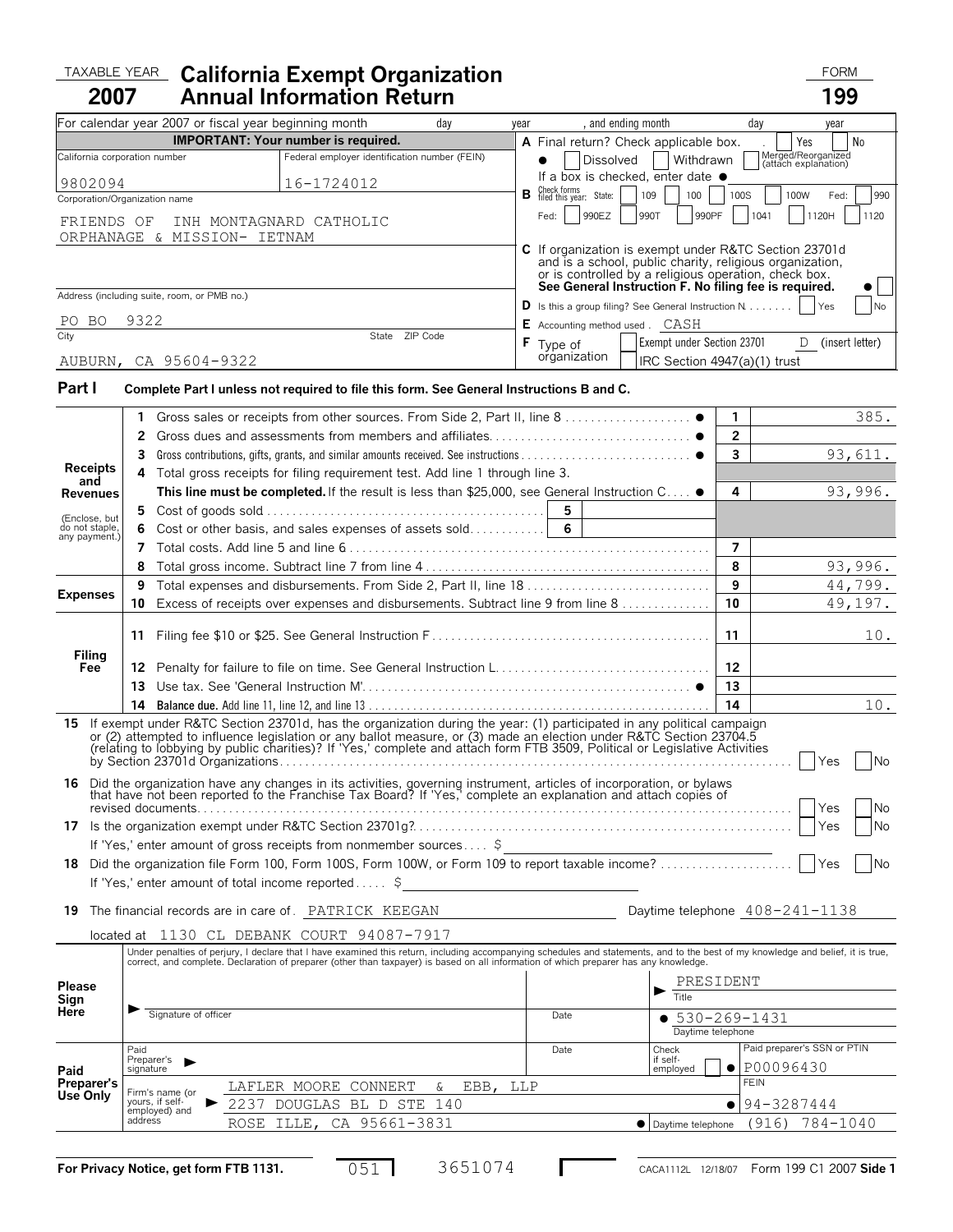FRIENDS OF INH MONTAGNARD CATHOLIC 16-1724012

Part II Organizations with gross receipts of more than \$25,000 and private foundations regardless of amount of gross receipts—<br>complete Part II or furnish substitute information. See Specific Line Instructions.

|                   |                                                    | Gross sales or receipts from all business activities. See instructions                       |     |     |                     | $\mathbf{1}$   |         |
|-------------------|----------------------------------------------------|----------------------------------------------------------------------------------------------|-----|-----|---------------------|----------------|---------|
| <b>Receipts</b>   | 2                                                  |                                                                                              |     |     |                     | $\overline{2}$ | 385.    |
|                   | 3                                                  |                                                                                              |     |     |                     | 3              |         |
|                   | 4                                                  |                                                                                              |     |     |                     | 4              |         |
| from<br>Other     | 5.                                                 |                                                                                              |     |     |                     | 5              |         |
| Sources           |                                                    |                                                                                              |     |     |                     | 6              |         |
|                   | 7                                                  |                                                                                              |     |     |                     | $\overline{7}$ |         |
|                   |                                                    | <b>Total</b> gross sales or receipts from other sources. Add line 1 through line 7.          |     |     |                     |                |         |
|                   |                                                    |                                                                                              |     |     |                     | 8              | 385.    |
|                   |                                                    | Contributions, gifts, grants, and similar amounts paid. Attach schedule SEE. STATEMENT. . 1. |     |     |                     | 9              | 44,502. |
|                   | 10                                                 |                                                                                              |     |     |                     | 10             |         |
|                   | 11                                                 | Compensation of officers, directors, and trustees. Attach schedule SEE. STATEMENT. 2.        |     |     |                     | 11             | 0.      |
| <b>Expenses</b>   | 12                                                 |                                                                                              |     |     |                     | 12             |         |
| and<br>Dishurse-  | 13                                                 |                                                                                              |     |     |                     | 13             |         |
| ments             | 14                                                 |                                                                                              |     |     |                     | 14             |         |
|                   | 15                                                 |                                                                                              |     |     |                     | 15             |         |
|                   | 16                                                 |                                                                                              |     |     |                     | 16             |         |
|                   | 17                                                 |                                                                                              |     |     |                     | 17             | 297.    |
|                   | 18                                                 |                                                                                              |     |     |                     | 18             | 44,799. |
| <b>Schedule L</b> | <b>Balance Sheets</b><br>Beginning of taxable year |                                                                                              |     |     | End of taxable year |                |         |
| <b>Assets</b>     |                                                    |                                                                                              | (a) | (b) | (c)                 |                | (d)     |

| <b>Assets</b> |                                                   | (a) | (b)     | (c) | (d)     |
|---------------|---------------------------------------------------|-----|---------|-----|---------|
|               |                                                   |     | 22,983. |     | 72,180. |
|               |                                                   |     |         |     |         |
| 3             | Net notes receivable. Attach schedule             |     |         |     |         |
| 4             | Inventories                                       |     |         |     |         |
| 5             | Federal and state government obligations          |     |         |     |         |
| 6             | Investments in other bonds. Attach schedule       |     |         |     |         |
|               | Investments in stock. Attach schedule             |     |         |     |         |
| 8             | Mortgage loans (number of loans )                 |     |         |     |         |
| 9             | Other investments. Attach schedule                |     |         |     |         |
|               |                                                   |     |         |     |         |
|               | <b>b</b> Less accumulated depreciation            |     |         |     |         |
| 11            |                                                   |     |         |     |         |
| 12            | Other assets. Attach schedule                     |     |         |     |         |
| 13            | Total assets                                      |     | 22,983. |     | 72,180. |
|               | Liabilities and net worth                         |     |         |     |         |
| 14            | Accounts payable                                  |     |         |     |         |
| 15            | Contributions, gifts, or grants payable           |     |         |     |         |
| 16            | Bonds and notes payable. Attach schedule          |     |         |     |         |
| 17            |                                                   |     |         |     |         |
| 18            | Other liabilities. Attach schedule                |     |         |     |         |
| 19            | Capital stock or principle fund                   |     | 22,983. |     | 72,180. |
| 20            | Paid-in or capital surplus. Attach reconciliation |     |         |     |         |
| 21            | Retained earnings or income fund                  |     |         |     |         |
| 22            | Total liabilities and net worth                   |     | 22,983. |     | 72,180. |

**Schedule M-1 Reconciliation of income per books with income per return**

Do not complete this schedule if the amount on Schedule L, line 13, column (d), is less than \$25,000  **1** Net income per books. . . . . . . . . . . . . . . . . . . .  **2** Federal income tax. . . . . . . . . . . . . . . . . . . . . . .  **3** Excess of capital losses over capital gains. .  **4** Income not recorded on books this year. Attach schedule . . . . . . . . . . . . . . . . . . . . . . . . .  **5** Expenses recorded on books this year not deducted in this return. Attach schedule . . . . . . . . . . . . . . . . . . **6** Total. Add line 1 through line 5. . . . . . . . . . . . **7** Income recorded on books this year not included in this return. Attach schedule....................  **8** Deductions in this return not charged against book income this year. Attach schedule................ **9** Total. Add line 7 and line 8. . . . . . . . . . . . **10** Net income per return. 49, 197. Subtract line 9 from line 6................ | 49, 197. 49,197.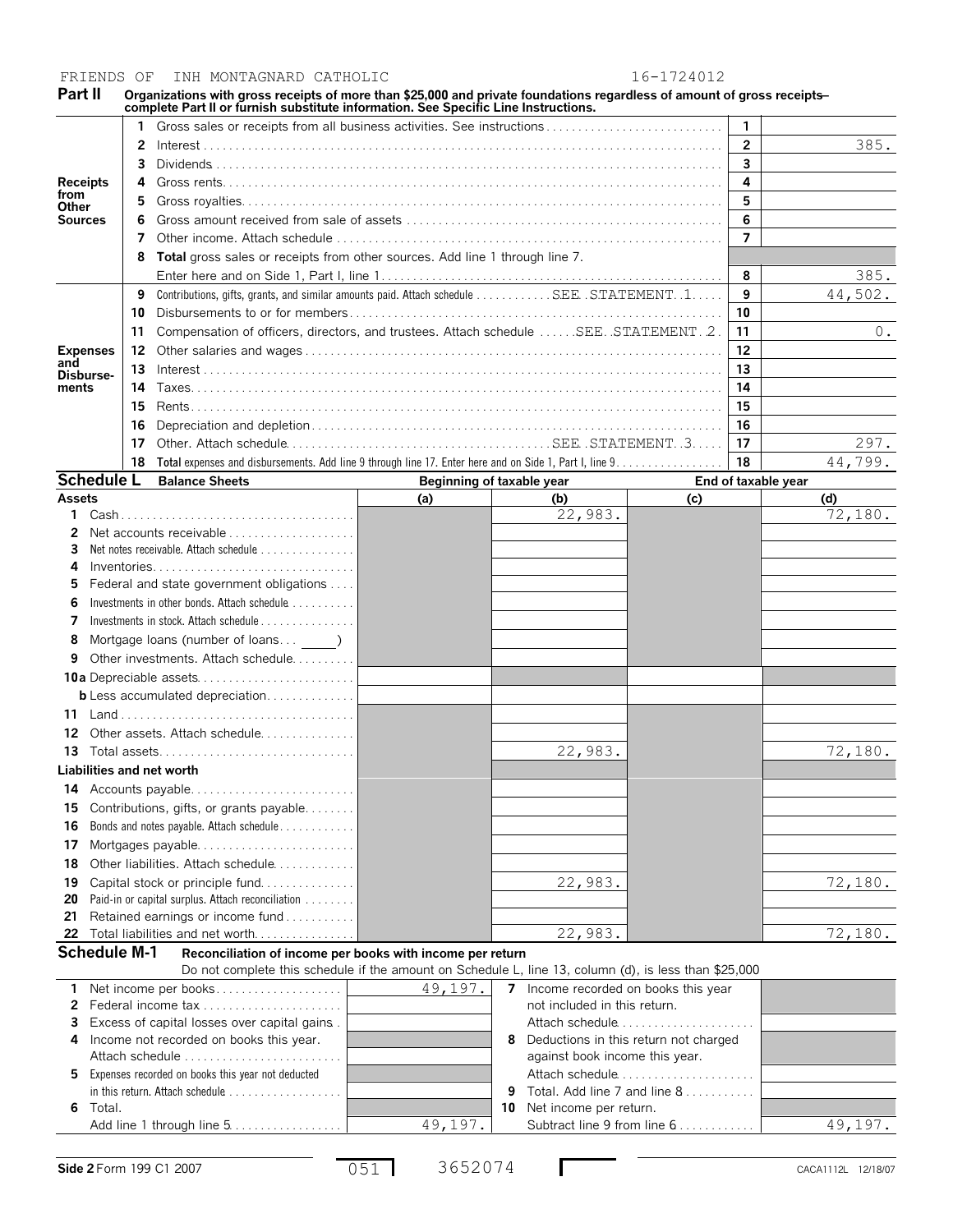## **2007 CALIFORNIA STATEMENTS PAGE 1 FRIENDS OF VINH MONTAGNARD CATHOLIC ORPHANAGE & MISSION-VIETNAM 16-1724012**

## **STATEMENT 1 FORM 199, PART II, LINE 9 CONTRIBUTIONS, GIFTS, GRANTS, AND SIMILAR AMOUNTS PAID**

| CLASS OF ACTIVITY:<br>DONEE'S NAME:<br>DONEE'S STREET ADDRESS:<br>DONEE'S CITY, STATE, ZIP:<br>AMOUNT GIVEN:                                                                                                         | FINANCIAL SUPPORT<br>VINH SON MONTAGNARD ORPHANAGE<br>13 B NGUYEN HUE<br>KONTUM,                                              | \$    | 44,372. |
|----------------------------------------------------------------------------------------------------------------------------------------------------------------------------------------------------------------------|-------------------------------------------------------------------------------------------------------------------------------|-------|---------|
| CLASS OF ACTIVITY:<br>DONEE'S NAME:<br>DONEE'S STREET ADDRESS:<br>DONEE'S CITY, STATE, ZIP:<br>DESCRIPTION OF PROPERTY:<br>DATE OF GIFT:<br><b>BOOK VALUE:</b><br>METHOD USED TO DETERMINE BV:<br>FAIR MARKET VALUE: | FINANCIAL SUPPORT<br>VINH SON MONTAGNARD ORPHANAGE<br>13 B NGUYEN HUE<br>KONTUM,<br>GIFT CARDS<br>1/31/07<br>130.<br>PURCHASE |       | 130.    |
|                                                                                                                                                                                                                      |                                                                                                                               | TOTAL | 44,502. |

## **STATEMENT 2 FORM 199, PART II, LINE 11 COMPENSATION OF OFFICERS, DIRECTORS, AND TRUSTEES**

## **CURRENT OFFICERS:**

| NAME AND ADDRESS                                                                | TITLE AND<br>AVERAGE HOURS<br>PER WEEK DEVOTED | COMPEN- | CONTRI-<br>BUTION TO<br>SATION EBP & DC | <b>EXPENSE</b><br>ACCOUNT/<br>OTHER |
|---------------------------------------------------------------------------------|------------------------------------------------|---------|-----------------------------------------|-------------------------------------|
| DAVE CHAIX<br>10103 GAUTIER DR.<br>AUBURN, CA 95602                             | PRESIDENT<br>40.00                             | \$      | $0.$ \$<br>$0.$ \$                      | $0$ .                               |
| DENNIS COYNE<br>877 BORDERLANDS DR.<br>ERLANGER, KY 41018                       | SECRETARY<br>30.00                             | $0$ .   | $0$ .                                   | 0.                                  |
| PATRICK KEEGAN<br>1130 CLYDEBANK CT.<br>SUNNYVALE, CA 94087                     | TREASURER<br>8.00                              | 0.      | 0.                                      | 0.                                  |
| PATRICK MCKEE<br>270 HIDDEN CREEK DR.<br>AUBURN, CA 95603                       | SENIOR VP<br>3.00                              | 0.      | 0.                                      | $0$ .                               |
| SISTER MARIE DOMINIQUE NGUYEN<br>427 S. EVERGREEN AVE.<br>LOS ANGELES, CA 90033 | 1ST VP<br>37.00                                | 0.      | 0.                                      | $0$ .                               |
| MIKE LITTLE<br>18 ARGENTO DR.<br>MISSION VIEJO, CA 92692                        | 2ND VP<br>1.00                                 | 0.      | 0.                                      | 0.                                  |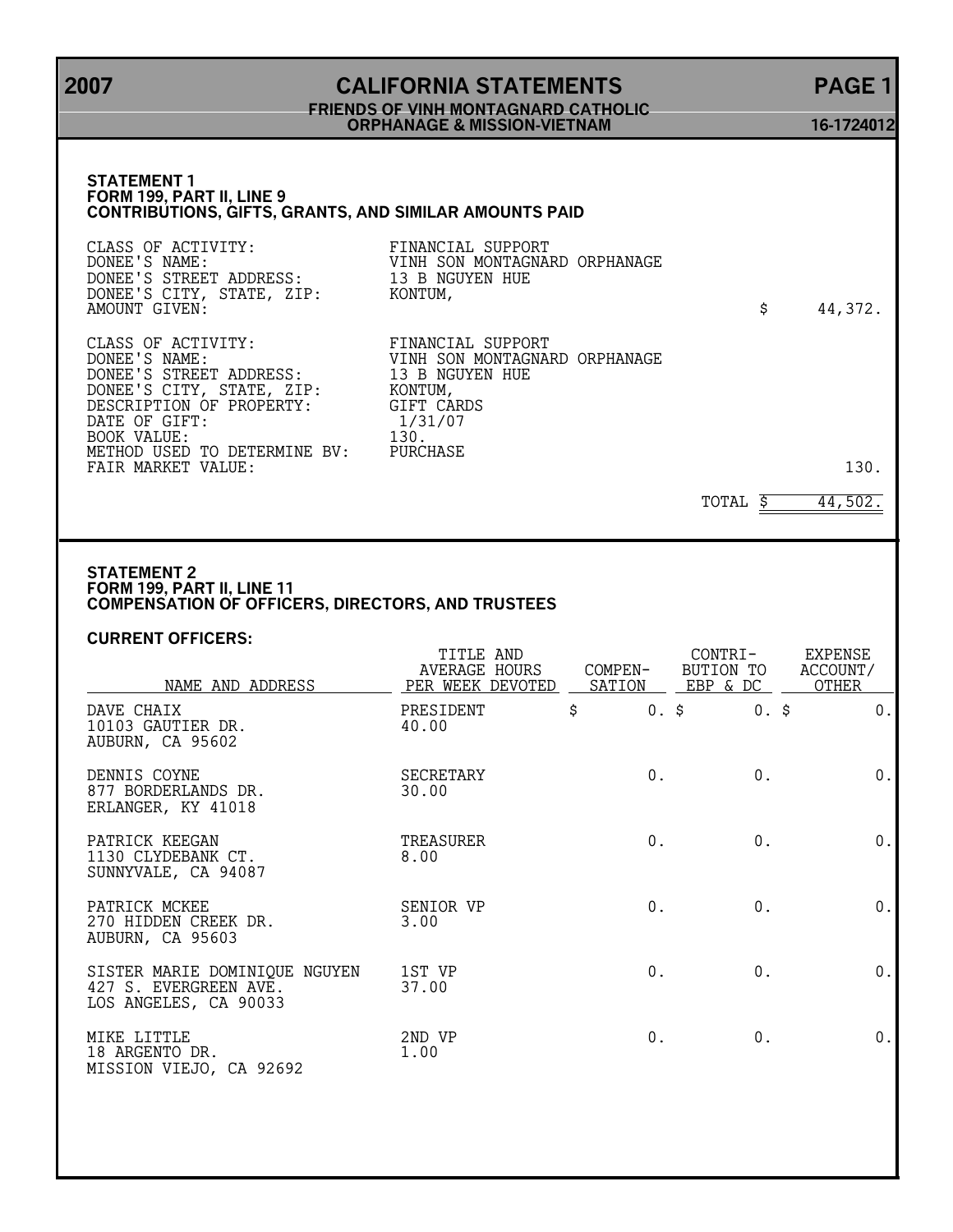## **2007 CALIFORNIA STATEMENTS PAGE 2 FRIENDS OF VINH MONTAGNARD CATHOLIC ORPHANAGE & MISSION-VIETNAM 16-1724012**

## **STATEMENT 2 (CONTINUED) FORM 199, PART II, LINE 11 COMPENSATION OF OFFICERS, DIRECTORS, AND TRUSTEES**

## **CURRENT OFFICERS:**

| NAME AND ADDRESS                                             | TITLE AND<br>AVERAGE HOURS<br>PER WEEK DEVOTED | COMPEN- | CONTRI-<br>BUTION TO<br>SATION EBP & DC | <b>EXPENSE</b><br>ACCOUNT/<br>OTHER |  |
|--------------------------------------------------------------|------------------------------------------------|---------|-----------------------------------------|-------------------------------------|--|
| MIKE GREGERSEN<br>P.O. BOX. 9119<br>AUBURN, CA 95604         | 3RD VP<br>3.00                                 | Ś.      | $0.$ \$<br>$0.$ \$                      | 0.                                  |  |
| MEL POTTER<br>10235 VAN PARKER LN.<br>GALT, CA 95632         | BOARD MEMBER<br>0                              | 0.      | 0.                                      | 0.                                  |  |
| RICHARD LAHEY<br>991 POPLAR CT.<br>SUNNYVALE, CA 94086       | BOARD MEMBER<br>1.00                           | $0$ .   | $0$ .                                   | $0$ .                               |  |
| HANK GONZALES<br>146 RIVERVIEW DR<br>AUBURN, CA 95603        | BOARD MEMBER<br>2.00                           | $0$ .   | 0.                                      | 0.                                  |  |
| PAUL DAVIS<br>4576 ENGLISH CREEK<br>CINCINNATI, OH 45845     | BOARD MEMBER<br>$\Omega$                       | 0.      | 0.                                      | 0.                                  |  |
| CLYDE LEWANDOWSKI<br>6525 47TH AVE SE<br>ST. CLOUD, MN 56304 | BOARD MEMBER<br>2.00                           | $0$ .   | 0.                                      | 0.                                  |  |

TOTAL  $\frac{5}{5}$  0.  $\frac{5}{5}$  0.  $\frac{5}{5}$  0.

#### **STATEMENT 3 FORM 199, PART II, LINE 17 OTHER EXPENSES**